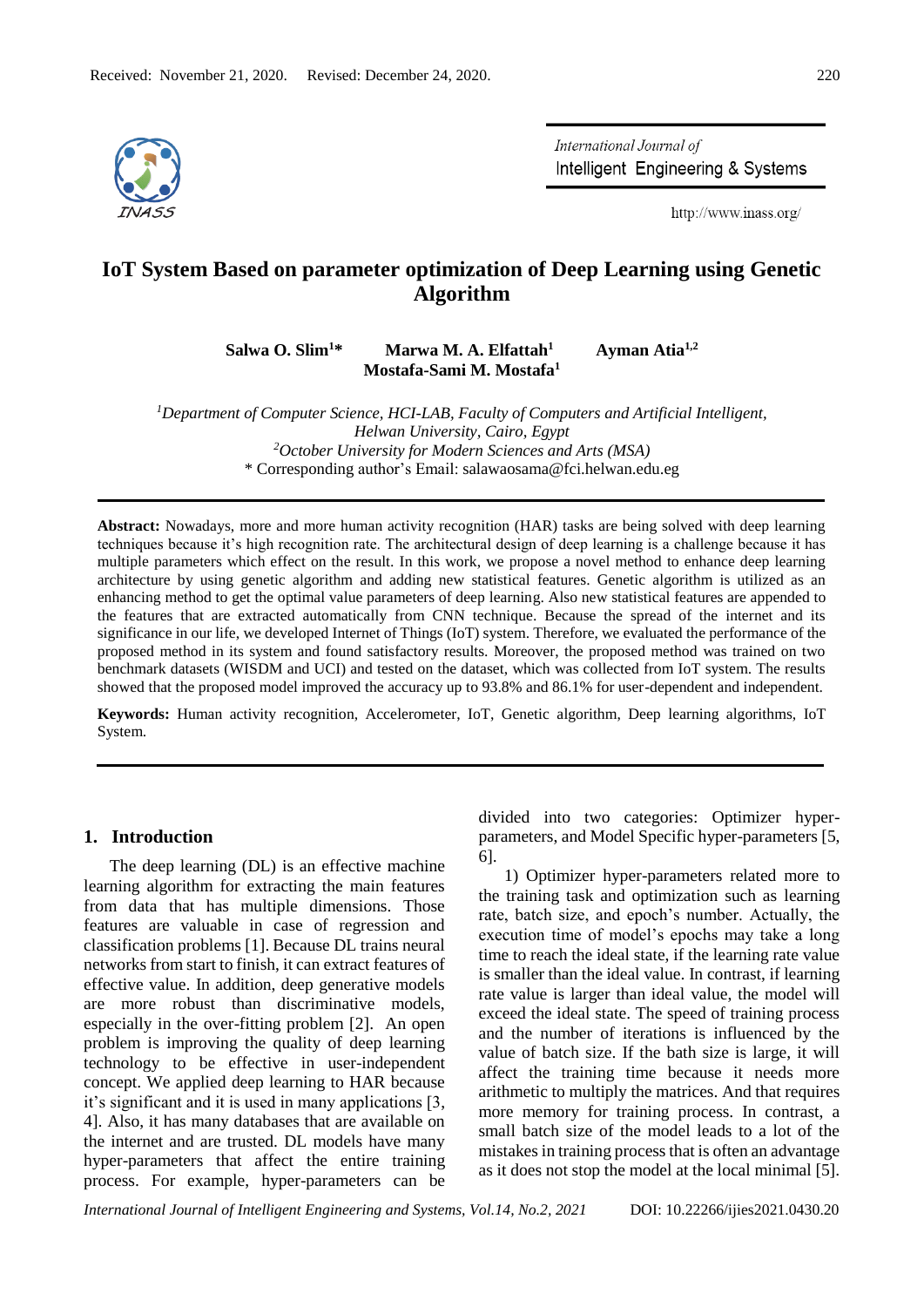2) Model hyper-parameters are related to the model structure such as layers number, hidden units number, filter size, filters number, activation function, and dropout. The layers between the output and input are hidden layers. The precision is influenced by the number of secret units within a layer and how they organized. Under fitting, a smaller number of units can lead. Dropout parameter is regularization technique that is used to avoid overfitting problem. The activation function is responsible for the nonlinear concept in the DL model for training nonlinear prediction boundaries. The rectifier activation function is the most popular [6]. Therefore, each hyper-parameter has a main purpose in the DL architecture and its values affect the final result. Our proposed method provides an appropriate solution for selecting hyper-parameter values by using genetic algorithm. Genetic algorithms (GAs) depend on bioinspired factors, such as selection, crossover, and mutation. Also it has the power to find high-quality solutions to search and optimization problems [7]. This paper's objective is adjusting DL model parameters for improving the accuracy of human activities recognition by genetic algorithm. In this paper, Convolution Neural Network (CNN) and Recurrent Neural Network (RNN) are used as DL models.

To examine the impact of the real-time data in the proposed model performance, Internet of Things (IoT) system was developed. IBM Watson IoT platform (IWIP) was used to design IoT system for sending raw data of human's activities to IBM cloud. Based on sensors embedded in a standard smartphone, we collected 3-axes accelerometers' readings for six human activities: lying, sitting, downstairs, up-stairs, walking, and standing. Moreover, we enhanced the performance of IoT system's classifier by appending new statistical features to the features extracted from deep learning technique. The main contributions of this paper are the following:

Propose a novel method for finding optimized hyper-parameters values that are needed for building an accurate deep learning architecture.

Consolidation of local features extracted from CNN technique along with handcrafted features.

Develop HAR-IoT system for evaluating the performance of the proposed method on it.

The paper is arranged as follows. The motivation and previous work of IoT frameworks and deep learning for human activity recognition are presented in section 2. Section 3 gives outlines of proposed HAR IoT framework design. Experimental preparations, results and discussion are illustrated in section 4. At last, Section 5 displays conclusion and future work.

# **2. Motivations and literature review**

The sophisticated issue of recognizing human activity has encouraged the various groups of researchers using different techniques. Some used conventional techniques [8-10] such as Support Vector Machine (SVM), Decision tree, etc. S. Slim et al. [11] preferred to use traditional machine learning for recognizing human activities. While, others preferred to use deep learning technique. For example some researchers used deep learning to improve the performance of HAR systems [12-14]. While others focused on enhancing quality of DL by increasing the information in the training phase [15, 16] or by adapting the sensor data [17, 18]. Also M. Zeng et al. [19] preferred to use DL technique after comparing it with traditional machine learning and finding that DL achieved higher accuracy. S. Matsui et al. [20] evaluated DL technique in the user-independent and dependent concepts and their experiments achieved as desired. While T. Hayashi et al. [21] combined two concerns: improving the DL, by using multi-model signals, and then evaluating it in user-independent concept. Therefore, this section is divided into three parts. The first part presents the last works that compare between deep learning and machine learning techniques. As well as which one is better than the other? And why? The second part presents previous works that aim to improve the deep learning technique. The third part presents the previous works of IoT systems.

### **2.1 Deep and machine learning techniques**

There have been numerous studies to compare between two techniques [22-24]. For instance, S. Sarbagya et al. [22] compared between machine learning such as k-Nearest Neighbour (KNN), Decision Tree (DT), Random Forest (RF) and deep learning such as CNN and RNN. They focused on collecting accelerometer data from single and multiple devices. They stated that DT, logistic regression, and multilayer perception (MLP) techniques failed to recognize the climbing stairs activity with high accuracy. Although the KNN is more accurate than other traditional machine learning such as DT and RF, its accuracy can be affected if the model is supplied during the training phase with little information. Their experiments have shown that deep learning such as CNN is a higher effectiveness than machine learning because it has the ability to extract the most important features of the data without needing an expert. In the light of the mentioned, T. Zebin et al. [23] found that deep learning classifier (CNN) achieved a great improvement in the performance of classification compared to machine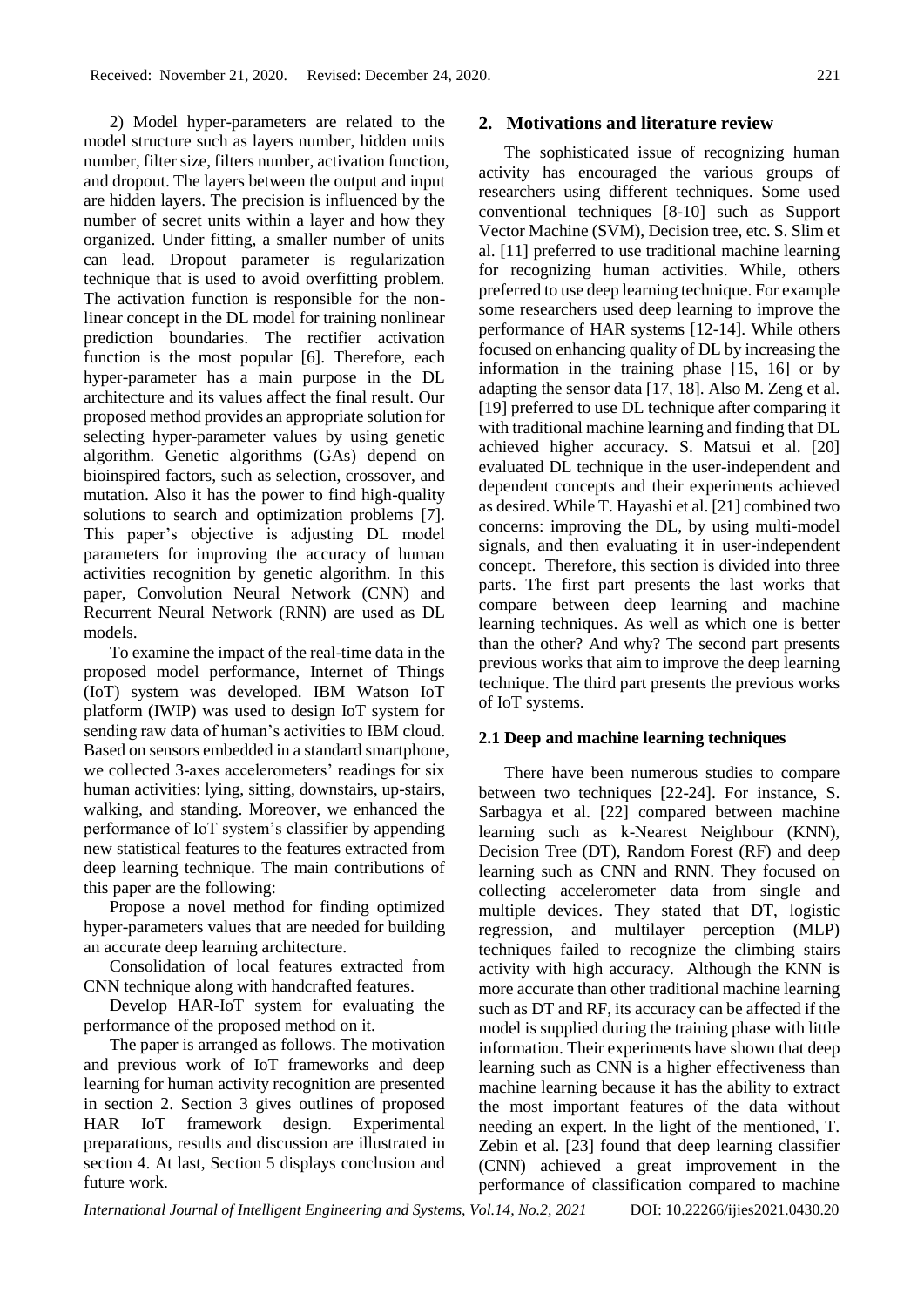learning classifiers (SVM and MLP). However they tried to enhance the accuracy of SVM and MLP by increasing the number of features extracted, this enhancement didn't give the desired results. Also L. Zhang et al. [25] recommended to use deep learning classifiers (CNN) in real-time activity recognition, which automatically extract appropriate features and then execute classification. They used an android smartphone to collect accelerometer data of seven activities: sitting, standing, upstairs, downstairs, and lying. A recent study by S. Slim et al. [24] concluded that most of recent researches tended to use deep learning techniques in order to identify human activities. According to their study, the overall average accuracy of traditional machine learning algorithms is 83.3%, which is less than the average accuracy of deep learning algorithms that can reach to 94.9%, although the number of studies used traditional machine algorithms are more than those used deep learning. In short, recent literature on recognizing human activity strongly suggests the use of deep learning, especially CNN, over traditional machine learning classifiers. A closer look at the literature of using CNN, however, reveals a number of gaps and shortcomings. For example, I. Andrey et al. [26] indicated that CNN has a problem of capturing the global properties of the signal. While R. Yamashita et al. [27] conducted a review of the basic concepts of CNN and its application, they found that it is hard to capture global and local context of data at the same time. We challenged this problem by capturing both the local and global features. In this paper local features are captured by using CNN but the global by appending a new layer in CNN flatten layer. Also, the architecture design of CNN is a challenge because it has multiple parameters which effect on the result, this is what was addressed in the second part.

# **2.2 Parameters optimization**

Some authors have driven the further development of deep learning parameter optimization because of challenging problem which arises in deep learning approach is the size of hyper-parameters. For example C. Ronao et al. [28] focused on evaluating DL technique and faced that challenge. While others tried to overcome this challenge by using evolutionary algorithms [29, 30, 31], which are used as a parameter optimization technique for enhancing DL technique. For instance, S. Young et al. [29] proposed a method for optimizing the hyperparameters of CNN by using genetic algorithm. Nevertheless, they relied on optimizing a specific number of hyper-parameters which are kernel size and filter number for each of convolution layers. In addition, their work is limited to use image data. B. Qolomany et al. [32] also addressed this problem by using swarm technique to optimize both numbers of neurons and hidden layers for each layer of the deep learning algorithm. And their results reached a good accuracy.

Some of works focused on using genetic algorithm with neural networks in order to optimize the hyper-parameters of shallow networks. Knowing that the size of hyper-parameters of shallow network are not larger than deep networks [30, 32]. E. Cantú-Paz et al [30] performed an empirical evaluation of using genetic algorithm with shallow neural network. Their methodical evaluation of a large type of datasets focused only on small networks (31 hidden units and single hidden layer). A. Fiszelew et al. [31] proposed a method for training a GA to define the connectivity within a shallow neural network with network performance as the fitness for each population member. They focused on optimizing the structure of connectivity for that network. The experimental results showed that GA was able to create neural networks topologies that, in general work, better than random or fully connected topologies when they learn and classify a new domain specific data. Although studies have been conducted to enhance deep learning hyper-parameters by many authors [29, 30, 31, 32], this enhancement process is limited to images dataset.

As far as we know about prior works which investigated in deep learning parameters optimization and what we have done in this paper:

- Most of the previous research focused on using the genetic algorithm and they got desirable results. Therefore, we used the genetic algorithm in this research.
- All the research focused on improving a small number of parameters, but we addressed this issue by focusing on all parameters.
- All the research focused on applying enhancement process to images datasets and got desired results. But in this paper we used the acceleration data of human activities.

# **3. Applied method**

In this section, we illustrate our proposed method and other methods used such as CNN and LISM.

# **3.1 Convolution neural network (CNN)**

CNN is a kind of DL technique. It was considered an updated method from multilayer perceptions (MLP). MLP aims to design fully connected network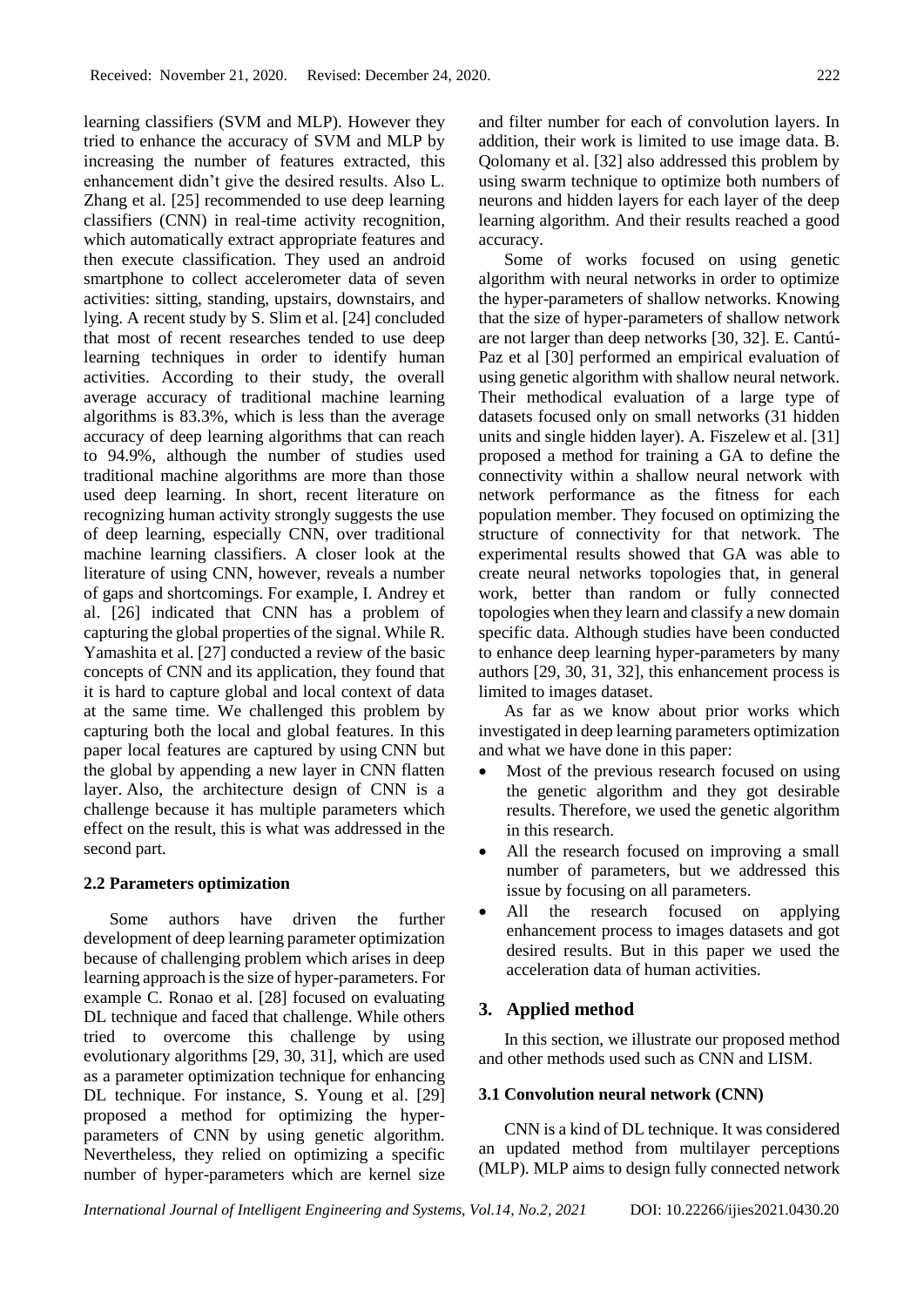that links one neuron to all neurons of following layer. CNN performs relatively data pre-processing compared to other traditional machine learning methods. So CNN has a capability to extract the significant features using filters. This means that CNN has a major advantage because it is not dependent on human effort or prior knowledge for designing features. CNN consists of input, hidden, and output layers. The hidden layers have a series of layers that are the following:

- Convolution layer aims to make a network to be deeper with little parameters by decreasing the number of free parameters [33].
- Pooling layer aims to reduce the data dimensions by merging the neuron outputs into one neuron of following layer.
- Flatten layer aims to prepare the data so that dense layer can receive it.
- Dense Layer is a fully connected layers. It acts as same as MLP for labelling the data.

# **3.2 Long short-term memory**

Long short-term memory (LSTM) is derived from RNN. Mainly, LISM relies on feedback connections in contrast to ANN. It consists of units and each one is a complex cell. This complex cell has three gates: input, output, and forget gate. Because those gates flow information into the cell and out, the cell can remember the information for a period of time. Therefore it is more suitable to classify a problem based on time series. The most advantage in LISM is a memory unit cell, this cell has the capacity to include a forgotten part of its previous stored memory in addition to the new information [34].

# **3.3 The proposed method**

This part illustrates the proposed method, complexity time, and IoT system, which is developed

to evaluate the performance of our proposed method in real live dataset.

#### **3.3.1. IoT system**

IoT solutions for recognizing human's activity are beneficial in several applications [35, 36]. The proposed IoT system aims to collect data in real-time from different subjects for evaluating a novel method based on deep learning. The system uses the smartphone that sends raw data to IoT platform. The Internet is used to transfer sensor data for the subject to cloud storage for ongoing analysis and recognition of this data. There are three main elements:



Figure. 1 IWIP dashboard to visualize acceleration data in real-time



Figure. 2 Data flow process of node-red web application

- Wearable sensor: The collected data, three axes of accelerometer, is sent to a cloud service via WiFi wearable sensor in IoT complaint vision. Smartphone has embedded accelerometer and can be carried conveniently by users and used as IoT sensor.
- Web application: Node.js web application is developed for reading and sending the acceleration data of human activities to the cloud.
- Cloud: It receives raw data from sensors then stores it in the cloudant service (database) for analysis and visualization.

*IBM Watson IoT platform (IWIP)* was used to send raw data of human's activities to IBM cloud. Besides, message Queuing Telemetry Transport (MQTT) is a protocol for connecting between smartphone and IWIP. In IWIP, it is applicable to create boards and cards to create and share dashboards that visualize device data in real-time as shown in "Fig. 1".

*Web application* is a JSON API that connects smartphone to IBM cloud and Watson IoT Platform. The acceleration data of registered devices is sent to the Watson IoT. We have used Node-Red to write Node.js code as an open source platform. "Fig. 2" shows the flow-code of Node-Red.json and source code in [37]. The first task in Node-Red flow is that takes the input from the IoT device. However the IoT device is the subject's smartphone that was created and registered using Watson IoT platform services. Then Valid function was created to read the three components of acceleration and acknowledges with true when the acceleration data is correct, or false in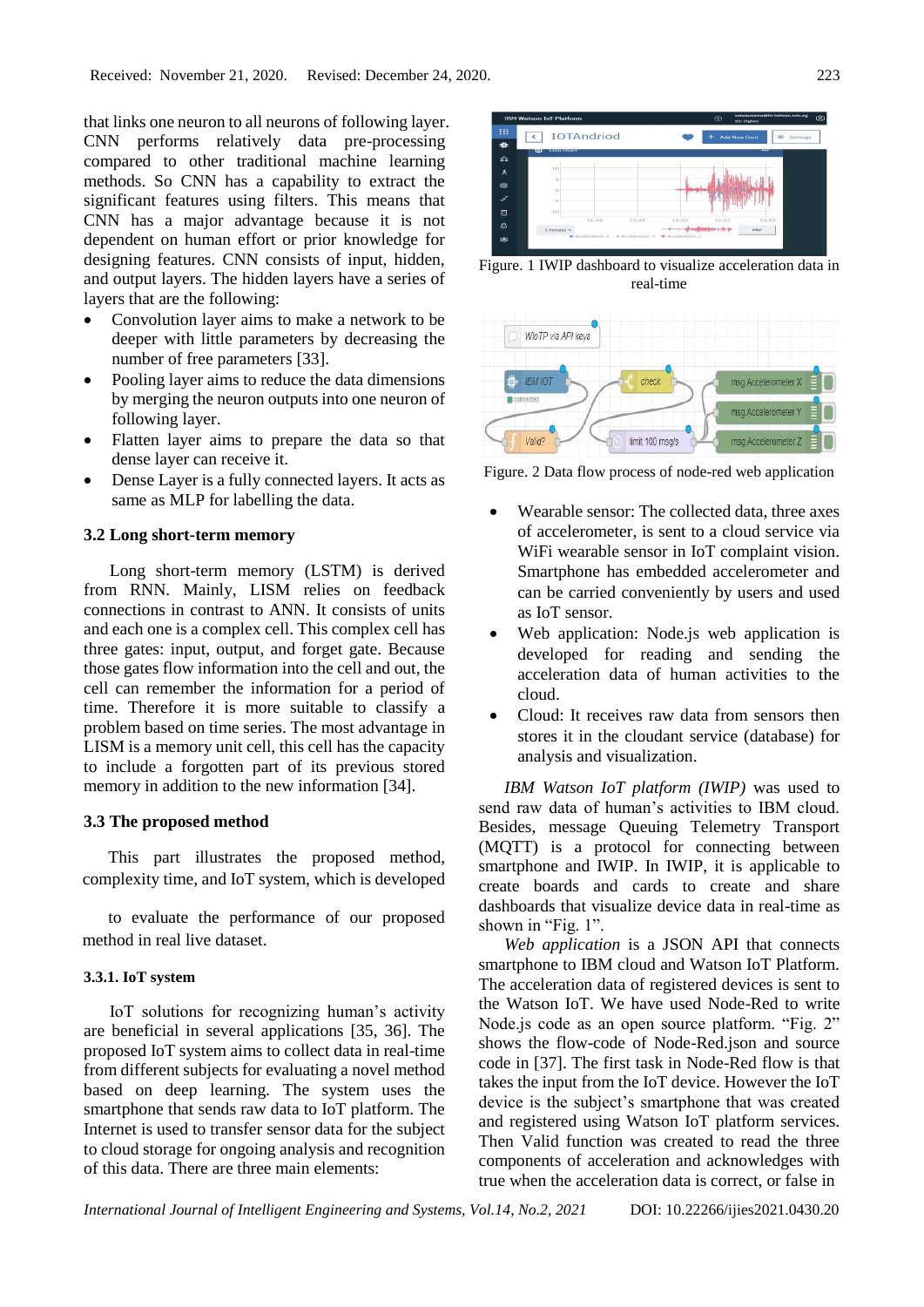

Figure. 3 G-CNN architecture

|  |  | Table 1. Time and frequency domain features |  |  |
|--|--|---------------------------------------------|--|--|
|--|--|---------------------------------------------|--|--|

| <b>Time features</b>     | <b>Frequency features</b> |
|--------------------------|---------------------------|
| $\bullet$ Mean           | • Index of largest        |
| • Standard deviation     | magnitude,                |
| $\bullet$ Median         | · Weighted average        |
| • Largest value          | $\bullet$ Skewness        |
| $\bullet$ Smallest value | $\bullet$ Kurtosis        |
| • Signal magnitude area  | • Energy of frequency     |
| • Energy measure         | interval within the 64    |
| • Signal entropy.        | bins of the FFT.          |

a malfunction or error in the registry. Then Check node was used for keeping the data flow when Valid function returned true. Limit node was created to limit the rate of data transmission to the server, the number of limitation is used according to A. Khan et al [38]. Finally, three messages (three components of accelerometers) were sent and saved in Cloudant database.

### **3.3.2. Classifier methodology**

In the classification process, we used a proposed novel method based on deep learning. Our proposed method aims to find optimized hyper-parameters for DL models by using genetic algorithm. We target two models of DL techniques: CNN and LSTM, it is kind of RNN. However, we updated the architecture of CNN by combining some statistical features to CNN flatten layer. This combination is intended to add global features of signal. I. Andrey et al. [26] indicated that CNN has a problem of capturing the global properties of the signal.

While R. Yamashita et al. [27] mention that CNN is hard to capture global and local context of data at the same time. "Table. 1" shows time and frequency features used.

Algorithm 1: The pseudocode of GA with RNN

1: Selecting Parameters of LISM for creating individual

2: Generating initial Population

|      | 3: Function Fitness Evaluation (population)        |
|------|----------------------------------------------------|
|      | 3.1: split dataset to train and test datasets      |
|      | 3.2: while <i>1 to population size</i> do training |
|      | LISM algorithm by using training dataset           |
|      | fitness value= accuracy of LISM algorithm          |
|      | by using testing dataset                           |
|      | end                                                |
| end  | 4: if <i>Critical is satisfied?</i> then           |
|      | 4.1: return Best Individual                        |
|      | 4.2: Selection end                                 |
| else | 5: Crossover                                       |
|      | 6: Mutation                                        |
|      | Go To Step 3                                       |
|      |                                                    |

R. Patton et al. [39] genetic algorithm structure was used but with different fitness function. Our fitness function aims to get the accuracy of the CNN architecture in testing data. The pseudo code of a genetic algorithm with LSTM is shown in Algorithm 1. Also genetic algorithm with CNN are shown in "Fig. 3".

Our proposed method is divided into six phases:

1) Selecting the parameters, it aims to determine the form and the size of individuals. The gene in individual is a deep learning parameter, which needs to be optimized. Our proposed method has capability to select all or specific parameters to be optimized. Therefore all CNN parameters, such as input layer size, filter number for every convolution layer, epochs number, convolution layers number, batch size number, learning rate, filter size, and finally the pooling layers number have been prepared to act as genes. Also, this proposed method was applied on RNN. Therefore the parameters of RNN, such as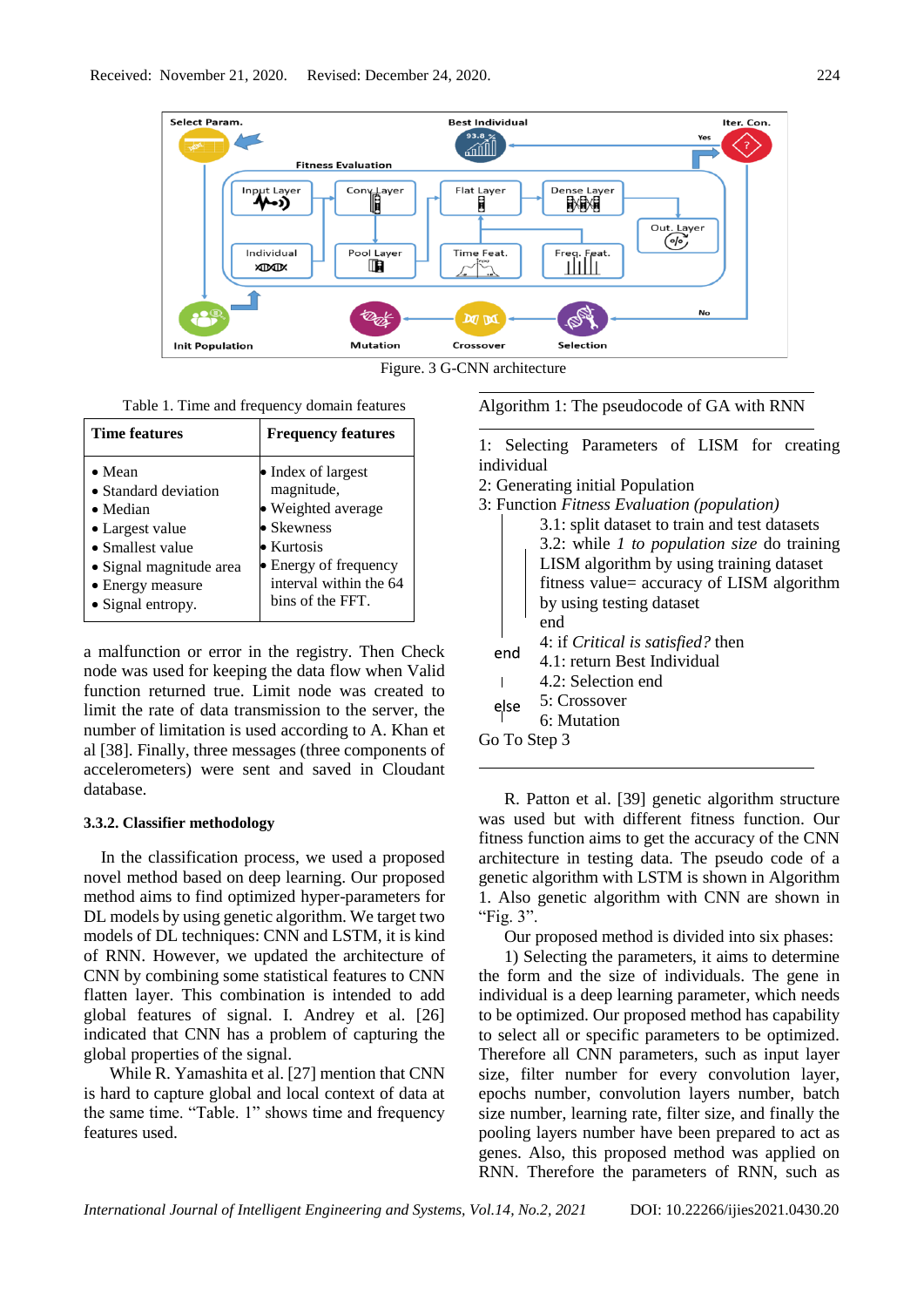hidden nodes number, layers number, epoch's number, and finally batch size number, were prepared to act as genes to be optimized.

2) Initial population, it is the second phase in genetic algorithm to generate the parameters which were selected in the previous phase.

3) Fitness evaluation, the fitness value for each individual is calculated by computing the accuracy of the network for testing data after training it. Before calculating fitness, we must first train the network according to Individual values, contains selected parameters to optimize, using training data. The steps of CNN training are shown in "Fig. 3". The first layer in CNN is input layer - that is taken from training dataset. Followed by convolution, pooling, flatten, dense, and the output layers respectively. In this work, we proposed to add some another general handcrafted features to flatten layer such as signal entropy, smallest and largest values, energy measure, standard deviation, signal magnitude area, smallest value, largest value, median absolute deviation, and mean in time domain features. Also, some handcrafted frequency domain features have proposed to be added such as largest magnitude index, energy of 64 frequency bins (it is interval between samples in frequency domain) of each window, skewness, kurtosis, Weighted average to calculate a mean frequency. Those features were used in several researches and introduced acceptable results. Such as I. Andrey et al. [26] used some statically features such as mean, variance, sum of the absolute values and the histogram for improving the accuracy of DL. While Davila et al. aimed to enhance the classification by extracting the kinematics feature such as signal magnitude. Some of researches extracted both time and frequency domain features [10, 40, 41] and their results were acceptable. For example M. Saeed et al. [10] improved the classifier's accuracy with percentage 4%. In time domain they extracted mean, standard deviation, median, correlations, and signal magnitude vector. In frequency domain they extracted energy of each axis in different frequency bands, magnitude of specific range, and weighted average. As well as D. Anguita et al. [41] used the most common features for recognizing human activity. Those features were

| Table 2. The mutation range values for CNN parameters |  |  |
|-------------------------------------------------------|--|--|
|-------------------------------------------------------|--|--|

| <b>Parameters</b>     | Start | End |
|-----------------------|-------|-----|
| Segment Size          | 150   | 200 |
| <b>Filters Number</b> | 100   | 200 |
| Layers Number         |       | 10  |
| Epochs                | 100   | 200 |
| <b>Batch size</b>     | 00    |     |

mean, standard deviation, median, large and small values, signal magnitude, signal entropy, correclation coefficient, largest frequency component, skewness, kurtosis, energy of frequency interval, and angle between two vectors. S. Slim et al. [24] also worked a survey and stated the most used features, which give desired results, are those mentioned in research D. Anguita et al.[41]. After getting the trained network, the fitness value is calculated by using the testing dataset on the trained network for getting the fitness value or the accuracy.

4) The critical satisfaction is checked, if valid, the best individual is generated and the optimization process will be finished. The critical satisfaction is determined by the number of iterations. If the critical satisfaction is invalid, the selection process will begin. There are various ways for the selection process [7] but roulette wheel technique is selected. The critical satisfaction is checked, if valid, the best individual is generated and the optimization process will be finished. The critical satisfaction is determined by the number of iterations. If the critical satisfaction is invalid, the selection process will begin. There are various ways for the selection process [7] but roulette wheel technique is selected. When an individual's fitness value is high, its choice increases. In crossover phase, the probability of selecting an individual is quoted from J. Jebari et al. [42].

5) Crossover, Parental chromosomes are divided at a randomly specified crossover point when conducting a crossover. Thereafter, by combining 1st part of parent1 to 2nd part of the parent2, a new child genotype is formed. We used a single point of crossover. 6) Mutating is the last phase. The permutation representation is used in this work, therefore it is preferred to use point mutation [7, 42]. The point mutation is executed by randomly choosing gene in the individual and then mutating it.

The mutation of the gene is executed by selecting a random value in specific range. The range values of CNN parameters according to many surveys [24, 43] in HAR field are displayed in "Table. 2". Following to mutation process the fitness evaluation phase is executed again according to new population

#### **3.3.3. Time complexity**

In our proposed model, GA and CNN are combined so that we calculate the complexity for each one. GAs runs in iterations. Initially, a set of solutions *S* are generated randomly (*S* is called a population). The costs of the solutions of *S* are computed. Some operations are done over the solutions in each iteration such as crossover, mutation, selection, and fitness function. The best *K*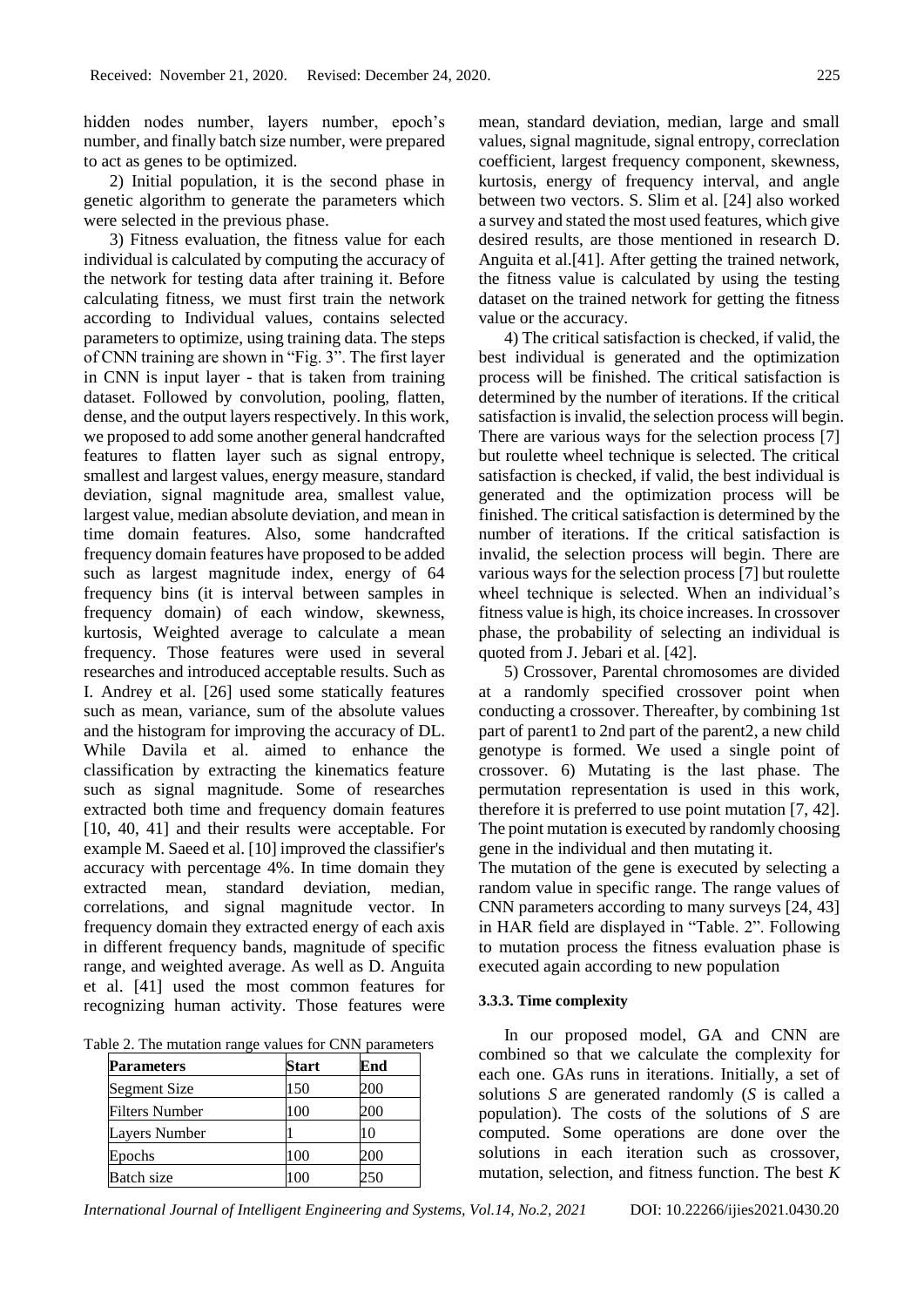solutions in *S* are kept and we continue as previous. After the last iteration, the best solution is assigned. Therefore the time cost of an iteration depends on the inner operations (e.g. crossovers, mutation, finding best k distinct solutions, generating random solutions, calculating cost of the solutions of *S)*. The time cost can be deduced using the formula of GA complexity [44]:

$$
Time Complexity of GA = O(S \times I \times O(F) \times ((p_c \times O(C)) + (p_m \times O(M))) \quad (1)
$$

Here  $I$  is iteration number,  $F$  is the fitness function,  $P_c$  is probability of crossover,  $P_m$  is probability of mutation, *C* is crossover function, and finally *M* is mutation function. Besides, the execution time of a GA depends on the number of iterations [45] we will ignore the cost of iteration number because it is fixed in our model. If we ignore the complexity of mutation and crossover function because they are constant, that really simplifies GA complexity to:

Time complexity of 
$$
GA = O(S \times O(F))
$$
 (2)

Therefore our genetic method depends mainly on the cost of fitness function which was illustrated in Fig. 3 for CNN. All convolution layers time complexity is calculated by [46]:

Time complexity of CNN =  
\n
$$
O(\sum_{l=1}^{d} n_{l-1} \times f_l^2 \times n_l \times m_l^2)
$$
\n(3)

Here *l* is a convolution layer index, and *d* is a convolution layers number (depth). *nl* is a width (filters number) of *l*-th layer. *nl*−1 is used to determine input channels numbers of the *l*-th layer.  $f_i$  is the filter length.  $m_l$  is output feature map size. Note this time complexity, though with a different scale, refers to both training and testing time. The training is approximately three times testing time (forward propagation takes one and backward propagation takes two) [46]. This time of genetic and CNN is executed in the training phase after that we don't need this time in testing phase. Therefore we can conclude the time complexity of our proposed method in the Eq. (4).

$$
Time Complexity of Proposed Method = O(S \times O(\sum_{l=1}^{d} n_{l-1} \times f_l^2 \times n_l \times m_l^2))
$$
(4)

# **4. Datasets**

Our experiments were conducted on two public Datasets, WISDM [47] and UCI [41], which were used for training the proposed model. Moreover, we undertake the empirical evaluation using live dataset collected in IoT system.

# **4.1 WISDM dataset**

Smartphone was used for collecting the acceleration and gyroscope sensor data. The dataset was recorded from twenty-nine volunteer subjects. The accelerometer data every 50ms was collected for the subject's activities: walking, sitting, jogging, ascending, standing, and descending [47].

# **4.2 UCI dataset**

Samsung Galaxy S II smartphone was used for collecting six activities daily life (Walk, Sit, Stand, Lie, walk and downstairs, walk and upstairs). UCI dataset [41] recorded accelerometer and gyroscope sensors data with sampling rate 50 Hz for 30 subjects.

#### **4.3 Live dataset**

With the aim of testing our model from a substantive point of view, we have to get a live dataset. Hence, a web application was created for collecting the data. Rather than constructing a mobile application, creating a web application may be a more appropriate way. To begin with, web application helps volunteers to collect the data in a comfortable way. The volunteers who have portable can get into web application by means of the internet browser and it'll adjust to whichever gadget the volunteer is viewing them on. Besides, web application isn't local to a specific framework, and ought not to be downloaded or installed just navigate to the URL [48]. Also constructing application is functional and not expensive. Browsing the web application means a new device. That creates it simpler to urge get to a more prominent sum of data. In addition, it roles a fundamental stage for our future work of constructing a HAR framework. We obtained 6 typical activities, including lie, upstairs, downstairs, sit, and stand in a normal environment from 6 healthy subjects. For the purpose of unifying the Data gathering, the subjects have to use a mobile placed in front pants leg pocket. Also three axes accelerometer was collected from android system. Because of the operating system, it is difficult to stabilize the sampling rate of the accelerometers at specific value. According to our knowledge, 100Hz sampling rate is an acceptable value. A. Khan et al [38] found that 100Hz is the optimal sampling rate in a massive comparison that collected seven public and huge datasets.

The segmentation process was applied to split all acceleration signals to 2 seconds with overlap 50%.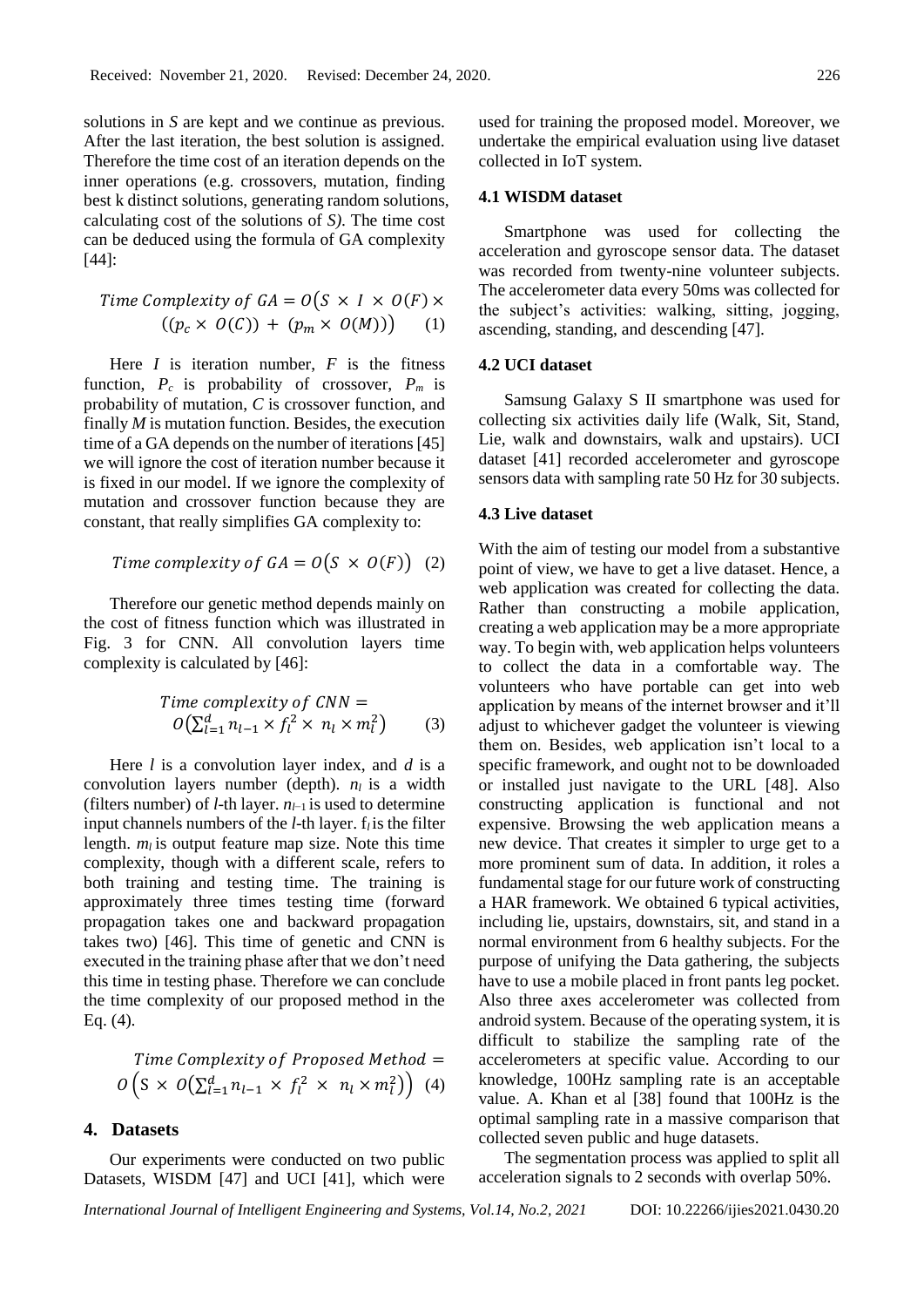



Figure. 5 Comparative accuracy of combining time or/and frequency features with CNN extracted features

Because 100Hz sampling rate is used, every sample is a matrix with the size of 200x3 (2 seconds \* sampling rate \* 3D acceleration). In noise reduction phase, 20 Hz cutoff frequency was applied for both 3rd order low-pass butter worth filter and a median filter. Just like David et. al performed in UCI dataset [41] and achieved a high accuracy.

#### **5. Experimental results and analysis**

In order to test optimization parameters method, genetic algorithm, and editing CNN flatten layer of our proposed method, we have conducted two experiments. The first experiment objective is to show the ability of genetic algorithm for finding a good DL architecture when it is compared with different shallow deep learning. The second experiment objective is to compare between time and frequency statistical features, that were combined with CNN flatten layer. In order to see how external data affects the proposed model, we performed the third experience. The experiments are completely based on using genetic with CNN with 2s segment size and for both CNN1 and CNN2, 1.28S segment size was used according to the module of H. Nweke et al [43]. The first and the second experiment used both UCI and WISDM datasets with percentages 80%, 20% as training, validation data respectively. In the third experiment, UCI is used as a training dataset and tested the model by live dataset.

#### **5.1 Optimal parameters**

This experiment was performed to prove the capability of GA for enhancing the performance of deep learning architecture. The proposed method was compared with two different architectures for shallow CNN [43]. As well as genetic algorithm is used to optimize RNN parameters. RNN with genetic algorithm was evaluated by comparing it with LSTM-RNN architectures.

"Table. 3" displays the parameters of the two shallow CNN architectures. "Table. 4" displays the

| Table 3. Two different CNN architectures values |  |  |  |  |
|-------------------------------------------------|--|--|--|--|
|-------------------------------------------------|--|--|--|--|

| <b>Parameters</b> | <b>CNN1</b> | CNN <sub>2</sub> |
|-------------------|-------------|------------------|
| <b>Input Size</b> | 128         | 128              |
| No filters        | 100000      | 100000           |
| <b>Batch size</b> | 200         | 200              |
| Filter size       | 12          | 16               |
| No layers         |             |                  |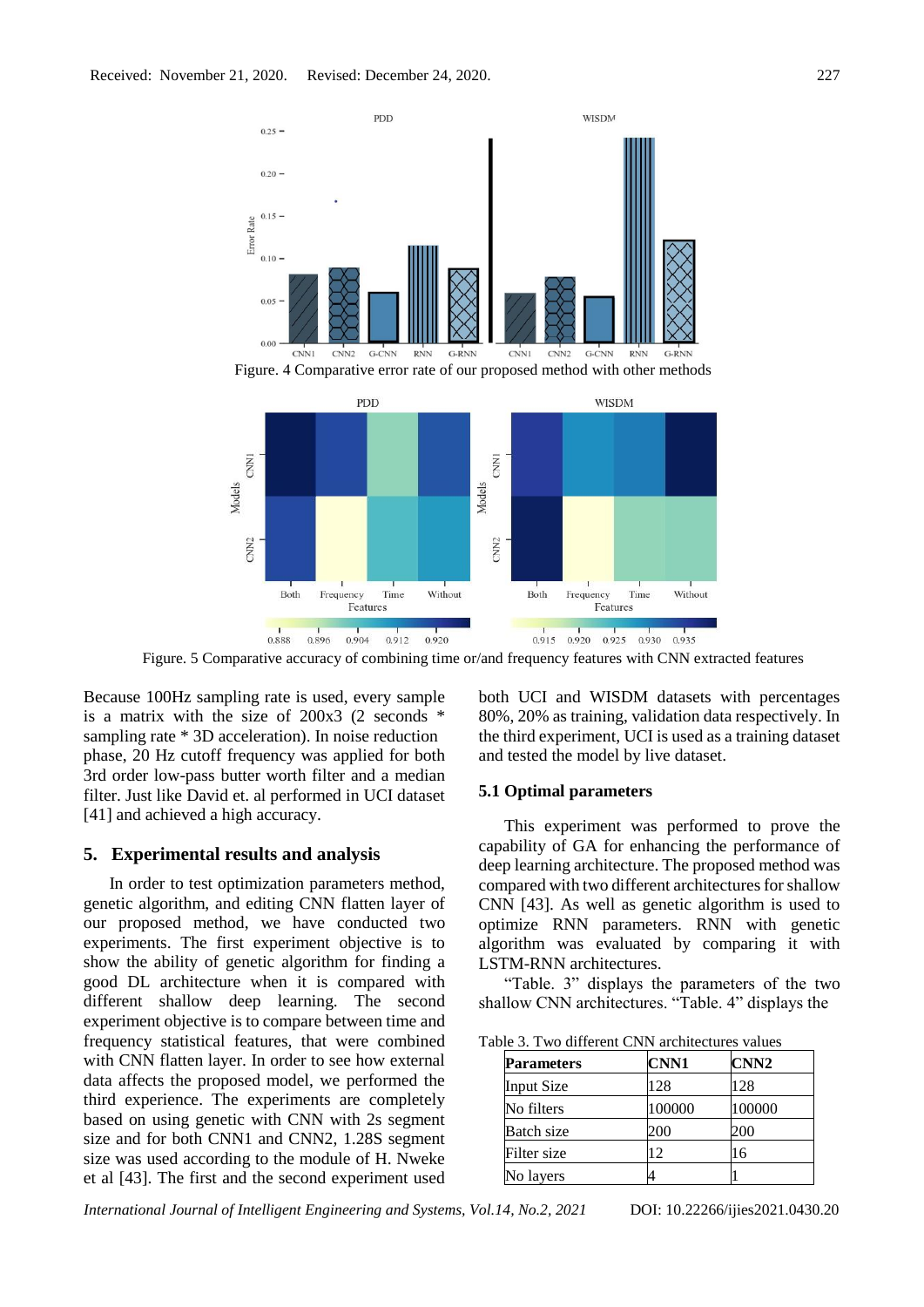| Parameters         | Values |  |
|--------------------|--------|--|
| No units           | 32     |  |
| Learning rate      | 0.0025 |  |
| Lambda loss amount | 0.0015 |  |
| Batch size         | 1500   |  |
| No iterations      | 300    |  |
| Input size         | 28     |  |

Table 4. The parameters value of RNN architectures

properties of LSTM-RNN which was used.

Fig. 4 shows the error rate of Genetic with CNN (G-CNN), two different shallow CNN architectures, CNN1 and CNN2, Genetic with RNN (R-CNN), and shallow RNN architecture.

According to this comparison results, we found that error rate of proposed model is less than CNN1 and CNN2 to both UCI and WISDM. As well as genetic with RNN (G-RNN) error rate is less than RNN for two datasets. Therefore the outcomes indicate that GA was able to get optimized output for CNN and RNN parameters. Besides, results are analyzed from different points of view such as the number of layers affects efficiency of CNN [49].

As G. Montavon et al [50] illustrated that when CNN layers number increases, the accuracy increases because more layers aid to extract more features. However there is limitation to increase the layers number more than a certain point, it tends to overfit the data. Therefore CNN1 error rate is less than CNN2 because the number of layers for CNN1 is more than CNN2. Also, G-CNN accuracy is better than the others (CNN1, CNN2, RNN, and G-RNN) and the different architectures of CNN (CNN1, CNN2, G-CNN) are better than the different architectures of RNN (RNN, G-RNN) and that was proved by the experiments of N. Hammerla et al. [51].

Moreover, we found that GA obtained the optimal value of segment size was 2 second. This result is matched with study of O. Baños et al [52]. How the segment size affects the efficiency of HAR systems has been studied By O. Baños et. al. From their assessment, the interval 1-2s provides the finest trade-off between recognition accuracy and speed. Because our genetic algorithm focused on finding the highest accuracy regardless of time, it found two seconds is the optimal segment size value. To investigate the performance of G-CNN throughout genetic iterations, the best and average individual accuracy of each iteration were presented in "Fig. 6". We found that the accuracy is almost constant after finding the best individual accuracy. Therefore the experiment in twenty two iterations was stopped. However, the individuals' accuracy is random in the first iterations and the best individual is found in

iteration eighteen and thirteen to G-CNN and G-RNN respectively. We can summarize our proposed method contributes over others [14, 29, 31-32], as two reasons. The first: GA algorithm is able to find the best values of hyper-parameters that improved the accuracy of the proposed method than in study [14]. The second: we focused on improving the values of the most of hyper-parameters and the proposed method is not limited to a specific number of hyperparameters such as [29, 31-32].

#### **5.2 Statistical features**

To prove how the adding statistical features to flatten layer affects CNN performance, it is required to find the most appropriate features for both time and frequency domains.

For this purpose, we investigated the most public features that were used in many researches and achieved high results as mentioned before in section methodology. Those features were presented in "Table. 1". To show significantly how those features affect CNN accuracy, we compared time and frequency statistical features. The results of this comparison are shown in "Fig. 5". Even though deep learning has a great power to extract the features automatically [43], we appended handcrafted features to CNN flatten layer. Besides, our results show a significant improvement in CNN accuracy. That's consistent with the results of I. Andrey et al. [26]. They were capable of getting a good CNN accuracy when they stacked the output of flatten layer with additional statistical features. Those features arevariance, mean, histogram of data channel and sum of absolute values. Our results show a significant improvement in using features of both time and frequency. As well as the least accuracy when using frequency features in both UCI and WISDM datasets. On the opposite side, when we combined both domain features in WISDM dataset, we found that CNN1 without combining any features accuracy is better than when combining both domain features. Because CNN1 layers number is large and that means the huge features were extracted, no need to combine



Figure. 6 Best and average individuals' accuracy for each G-CNN and G-RNN iterations.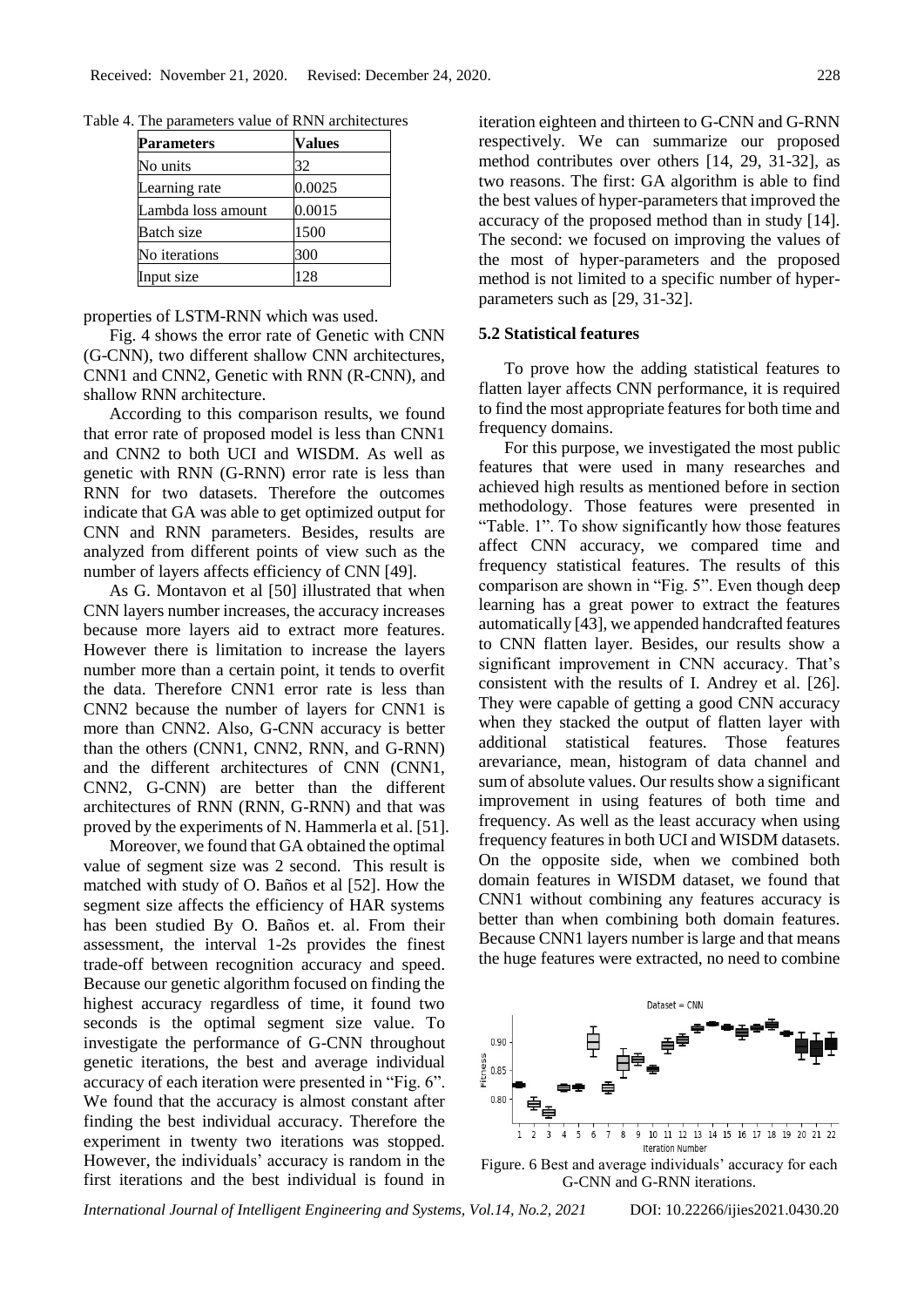more features in CNN flatten layer to increase the accuracy. In short, when we added a new layer to CNN, we could improve the accuracy. Because this layer can extract global features which is a drawback of CNN.

# **5.3 User-independent**

The main purpose of this experiment was to test our proposed model on a live dataset that does not depend on the training data (User-Independent). This experiment is based on trained models (G-CNN, CNN1 and CNN2) that depend on UCI dataset in the previous experiments.

To investigate the purpose of this experiment, we compared G-CNN with CNN1 and CNN2, the results are shown in "Fig. 7".

We can conclude that our experiments results show three significant different point of views:

- GA was able to find the optimized values of CNN. Because G-CNN accuracy is better than CNN1, CNN2 in both user dependent and independent approaches. In independent real dataset, CNN1, CNN2 and G-CNN accuracy is approximately 83%, 82%, and 86% respectively. Otherwise, the accuracy of CNN1, CNN2, G-CNN in the dependent dataset are 92%, 91%, 94%.
- CNN1 is better than CNN2 in both user dependent and independent approaches. That is similar to deduction of M. Sebastian et al. [18]. While they compared CNN with two layers and CNN with three layers by using public dataset (PAMP2 [53]) and their dataset, they found that the accuracy of CNN with large number of layers is better than the other in both datasets.
- All three techniques in user dependent are better than in user independent approach because the three techniques have never been trained in the subjects' activities before. That's consistent with the several experiments [15, 54-55].



CNN, CNN1, CNN2

For further clarification, H. Ponce et al [54] compared 19 techniques in case of user dependent and independent, and found that their average accuracy was 93.3% and 80.9%, respectively. In the same study, L. Bai et al [55] compared C4.5 and random forest techniques with their proposed model based on deep learning and they found that those techniques accuracy is higher in dependent than independent dataset with range 2.2%, 2.8%, and 14% respectively. Further study about user independent, some of researches used leave-one-subject-out (L1O) technique such as B. Almaslukh et. al [15]. C. Almaslukh et al. collected ADL activities (walk, jump, lie, sit, downstairs, upstairs, stand and run) from 15 volunteers using smartphones (Samsung Galaxy S4). They used CNN techniques for comparing the accuracy between subject-dependent and subject-independent and found that subjectdependent accuracy is higher than subjectindependent with range 7%.

To analyze the outcome in more detail, "Fig. 8" displays the confusion matrix for CNN1 and our proposed model. After a closer analytical look, we found that around the diagonal, that includes the true positive, false predictions are approaching in CNN1 and G- CNN. According to confusion matrix results, our model has a significant improvement in the accuracy of lying and walking activities reach to 93.3 % and 96.6% respectively. In a similar study, M. Sebastian et. al [18] found that lying and walking activities are the highest accuracy up to 83% and 84% respectively even though their percentage are less than ours. In contrast, Y. Liang et al [56] found that the lowest accuracy of activities is walking.

However, there are trends in many studies to suggest that there are two problems in activities confusions [12, 16-19, 56-57]: Group1 (walking, up and downstairs) and Group2 (sit, stand). For more explanation, experiments results of J. Lee et al. [57] showed that 6% of ascending activity was incorrectly classified as walking but 5% of walking activity was incorrectly classified as ascending stairs. As well as A. Murad et. al [12] used UCI dataset for evaluating RNN and they found that there is misclassification between Group1 activities and Group2. It is not surprising that G-CNN and CNN are once again struggling to recognize a sitting from the standing activity. Many researchers [12, 16, 17, 18] contend that this misclassification could be a common issue.

One of the core strengths in our proposed model is its ability to classify between walking and down stairs activities with accepted accuracy however, it is a common misclassification problem of Group1 activities. On the contrary, our proposed model failed to classify distinctly between standing and sitting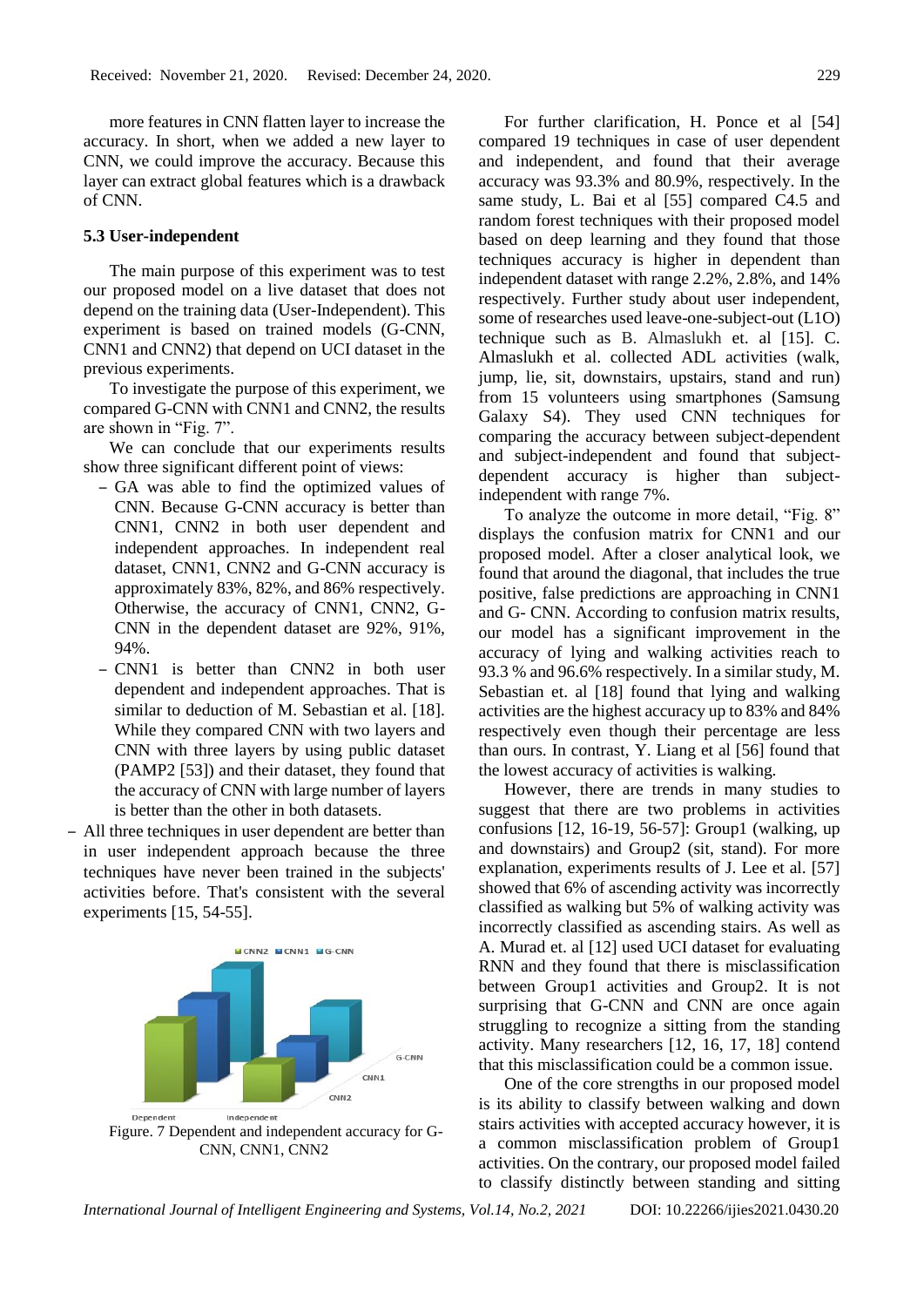| <b>BIG-CNN</b><br>CNN1           |              |                                  |              |            |              |              |
|----------------------------------|--------------|----------------------------------|--------------|------------|--------------|--------------|
| "                                | 93.3<br>89.1 | 6.74.3                           | 0, 6.5       |            |              |              |
| $\boldsymbol{\hat{\mathcal{F}}}$ | 3.34.3       | 83.3<br>$\overline{\phantom{a}}$ | 102.2        | 3.32.2     | 02.2         | 02.2         |
|                                  | 6.74.3       | 6.76.5                           | 84.8<br>86.7 | 04.3       |              |              |
|                                  |              |                                  | 3.32.2       | 73.9<br>70 | 16.7 15.2    | 108.7        |
|                                  | 02.2         | 3.36.5                           | 04.3         | $3.3$ 13   | 86.7<br>69.6 | 6.74.3       |
|                                  |              | 3.3 4.3                          | 02.2         |            |              | 93.5<br>96.7 |

Figure. 8 Confusion matrix of CNN1 and G-CNN of independent real dataset

Table 5. Comparison between our proposed model and other researches

| Ref               | <b>Algorithm</b>                  | <b>Accuracy</b> | <b>Dataset</b>     | <b>Testing Techn.</b> |
|-------------------|-----------------------------------|-----------------|--------------------|-----------------------|
| $*$ [13]          | <b>CNN</b>                        | 94.7%           | UCI[41]            | Dependent             |
| <b>Our Method</b> | G-CNN                             | 94.5%           | WISDM[47]          | <b>Dependent</b>      |
| <b>Our Method</b> | <b>G-CNN</b>                      | 93.8%           | <b>UCI[41]</b>     | <b>Dependent</b>      |
| $[14]$            | <b>CNN</b>                        | 93.8%           | Their dataset[14]  | Dependent             |
| $[15]$            | <b>CNN</b>                        | 93.5%           | RealWorldHAR[58]   | Dependent             |
| $[54]$            | <b>Nearest Shrunken Centroids</b> | 93.3%           | Turk[59]           | Dependent             |
| [60]              | Hierarchical Continuous HMM       | 93.18%          | UCI[41]            | Dependent             |
| [61]              | Stacked Autoencoders + SVM        | 92.16%          | UCI[41]            | Dependent             |
| $[57]$            | <b>SVM</b>                        | 92.1%           | Their Dataset[57]  | Dependent             |
| [61]              | PCA-SVM                           | 91.82%          | UCI[41]            | Dependent             |
| [62]              | HMM                               | 91.76%          | UCI[41]            | Dependent             |
| $[55]$            | <b>RandomForest</b>               | 91.54%          | HHAR[63]           | Dependent             |
| $[54]$            | Model Averaged ANN                | 91%             | Turk[59]           | Dependent             |
| $[19]$            | <b>CNN</b>                        | 90.88%          | Actitracker[64]    | Dependent             |
| $[40]$            | <b>RandomForest</b>               | 90.3%           | Their Dataset[40]  | Dependent             |
| $[55]$            | <b>KNN</b>                        | 90.21%          | HHAR[63]           | Dependent             |
| $[28]$            | <b>CNN</b>                        | 90%             | UCI[41]            | Dependent             |
| $[65]$            | <b>DTW</b>                        | 89%             | UCI[41]            | Dependent             |
| [66]              | Handcrafted features + SVM        | 89%             | UCI[41]            | Dependent             |
| $[55]$            | <b>RandomForest</b>               | 88.75%          | Their Dataset[55]  | Independent           |
| $[16]$            | <b>CNN</b>                        | 88.56%          | PAMAP[53]          | Dependent             |
| $[20]$            | <b>CNN</b>                        | 88.2%           | Their Dataset[20]  | Dependent             |
| $[19]$            | PCA-ECDF                          | 87.85%          | Actitracker[64]    | Dependent             |
| $[17]$            | <b>CNN</b>                        | 87.82%          | UCI[41]            | Dependent             |
| $[55]$            | <b>RNN</b>                        | 87%             | HHAR[63]           | Dependent             |
| $[55]$            | C4.5                              | 86.91%          | <b>HHAR[63]</b>    | Dependent             |
| [67]              | Convolutional LSTM                | 86.78%          | PAMAP[53]          | Dependent             |
| $[54]$            | AdaBoost                          | 86.6%           | Turk(L1O)[59]      | Independent           |
| $[19]$            | <b>CNN</b>                        | 86.19%          | Skoda[68]          | Dependent             |
| <b>Our Method</b> | G-CNN                             | 86.1%           | <b>Our Dataset</b> | Independent           |
| $[18]$            | <b>CNN</b>                        | 85.5 %          | PAMAP[53]          | Dependent             |
| [69]              | Handcrafted features + Dropout    | 85.36%          | WISDM[47]          | Independent           |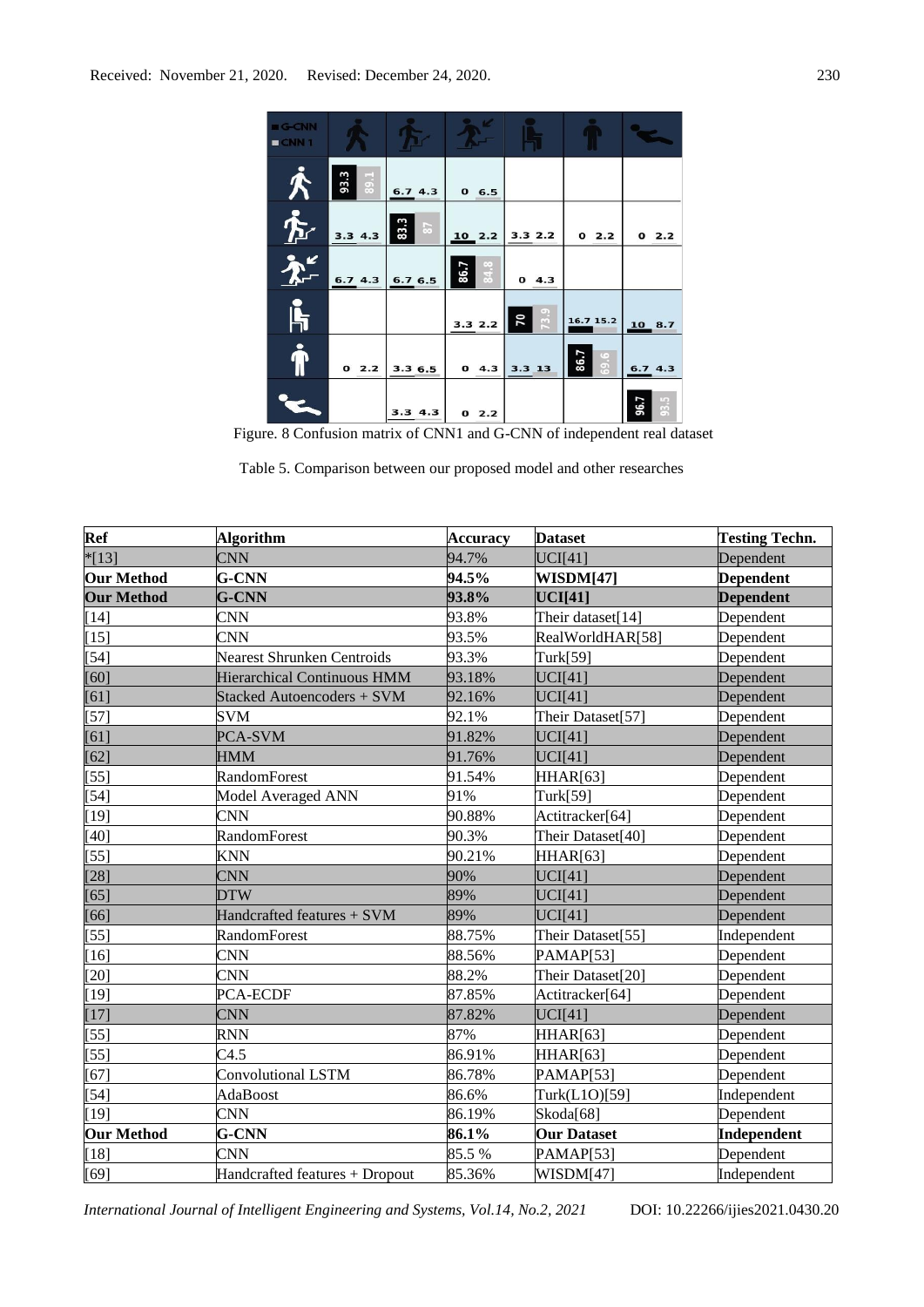| $[19]$   | log-linear Markov Random Field        | 85.21  | Actitracker[64]       | Dependent   |
|----------|---------------------------------------|--------|-----------------------|-------------|
| $[54]$   | Multivariate Adaptive Regression      | 85.15% | Turk(L1O)[59]         | Independent |
| [70]     | <b>CNN</b>                            | 85.1%  | OPP[71]               | Dependent   |
| $[15]$   | <b>CNN</b>                            | 85%    | RealWorldHAR(L1O)[58] | Independent |
| $[55]$   | C4.5                                  | 84.63% | Their Dataset[55]     | Independent |
| $[13]$   | CNN_EF                                | 84.57% | PAMAP[53]             | Dependent   |
| $[19]$   | PCA-ECDF                              | 83.78% | Skoda[68]             | Dependent   |
| $[72]$   | HMM                                   | 83.51% | UCI[41]               | Dependent   |
| $[20]$   | <b>CNN</b>                            | 83.5%  | Their Dataset[20]     | Independent |
| $[40]$   | <b>KNN</b>                            | 83.5%  | Their Dataset[40]     | Dependent   |
| [96]     | Handcrafted features + RF             | 83.46% | WISDM[47]             | Independent |
| $*$ [26] | <b>CNN</b>                            | 82.76% | UCI[41]& WISDM[47]    | Independent |
| $[54]$   | <b>SVM</b> with Radial Basis Function | 81.33% | Turk(L1O)[59]         | Independent |
| $[54]$   | Rule-Based Classifier                 | 81.23% | Turk(L1O)[59]         | Independent |
| $[73]$   | <b>SVM</b>                            | 80.4%  | OPP[71]               | Dependent   |
| $[54]$   | C4.5-Decision Trees                   | 80.07% | Turk(L1O)[59]         | Independent |
| $[70]$   | MV                                    | 79.5%  | OPP[71]               | Dependent   |
| $[54]$   | Naive Bayes                           | 79.06% | Turk(L1O)[59]         | Independent |
| $[40]$   | Naive Bayes                           | 79%    | Their Dataset[40]     | Dependent   |
| [69]     | Handcrafted features + RF             | 77.81% | UCI[41]               | Independent |
| $[70]$   | <b>DBN</b>                            | 77.8%  | OPP[71]               | Dependent   |
| $[69]$   | Handcrafted features + Dropout        | 76.26% | UCI[41]               | Independent |
| $^{[8]}$ | <b>SVM</b>                            | 76.04% | OPP[71]               | Dependent   |
| $[55]$   | <b>KNN</b>                            | 75.73% | Their Dataset[55]     | Independent |
| $[19]$   | PCA-ECDF                              | 75.63% | OPP[71]               | Dependent   |
| $[19]$   | log-linear Markov Random Field        | 75.36% | Skoda[68]             | Dependent   |
| $[54]$   | Model Averaged ANN                    | 75.04% | Turk(L1O)[59]         | Independent |
| $[18]$   | <b>CNN</b>                            | 75%    | Their Dataset[18]     | Independent |
| $[54]$   | k-Nearest Neighbors                   | 74.91% | Turk(L1O)[59]         | Independent |
| $[19]$   | <b>CNN</b>                            | 74.9%  | OPP[71]               | Dependent   |
| $[19]$   | log-linear Markov Random Field        | 73.58% | OPP[71]               | Dependent   |
| $[55]$   | <b>RNN</b>                            | 73%    | Their Dataset[55]     | Independent |
| $[73]$   | 1NN                                   | 72.3%  | OPP[71]               | Dependent   |
| $[40]$   | <b>SVM</b>                            | 69.9%  | Their Dataset[40]     | Dependent   |
| $[18]$   | RF                                    | 64%    | Their Dataset[18]     | independent |
| $[54]$   | <b>Artificial Neural Networks</b>     | 61.38% | Turk(L1O)[59]         | Independent |
| $[26]$   | BasicFeatures+RF                      | 46.5 % | UCI[41]& WISDM[47]    | Independent |
| $[26]$   | <b>KNN</b>                            | 38.47% | UCI[41]& WISDM[47]    | Independent |
| $[26]$   | $PCA+RF$                              | 38.2 % | UCI[41]& WISDM[47]    | Independent |

activities because those activities have a high variance in z-axis and our model is based on three axes acceleration. Therefore, we think the quality can be enhanced by appending additional features especially for Z-axis to CNN flatten layer.

### **5.4 Comparison with similar methods**

The main focus of the experiment was to prove the effectiveness of our proposed model by comparing it with a few existing strategies, "Table. 5" displays the results. To investigate CNN accuracy statistically we calculated the average of CNN accuracy of user dependent and independent in "Table. 5" researches. Thus, we found that CNN's

Table 6. The comparison between our and I. Andrey et. al  $stat$  $[26]$ 

| $5000 \times 1201$ |             |               |  |  |
|--------------------|-------------|---------------|--|--|
| <b>Property</b>    | Our         | <b>Andrey</b> |  |  |
| Training           | <b>UCI</b>  | <b>WISDM</b>  |  |  |
| Testing            | Live        | UCI           |  |  |
| Dependency         | independent | independent   |  |  |
| Technique          | G-CNN       | <b>CNN</b>    |  |  |
| Accuracy           | 86.1%       | 82.76%        |  |  |

average accuracy is 81.69% and 77.33 to userdependent and independent and that is matched with the second experiment (User-Independent). For more analysis, we arrange the accuracy of this researches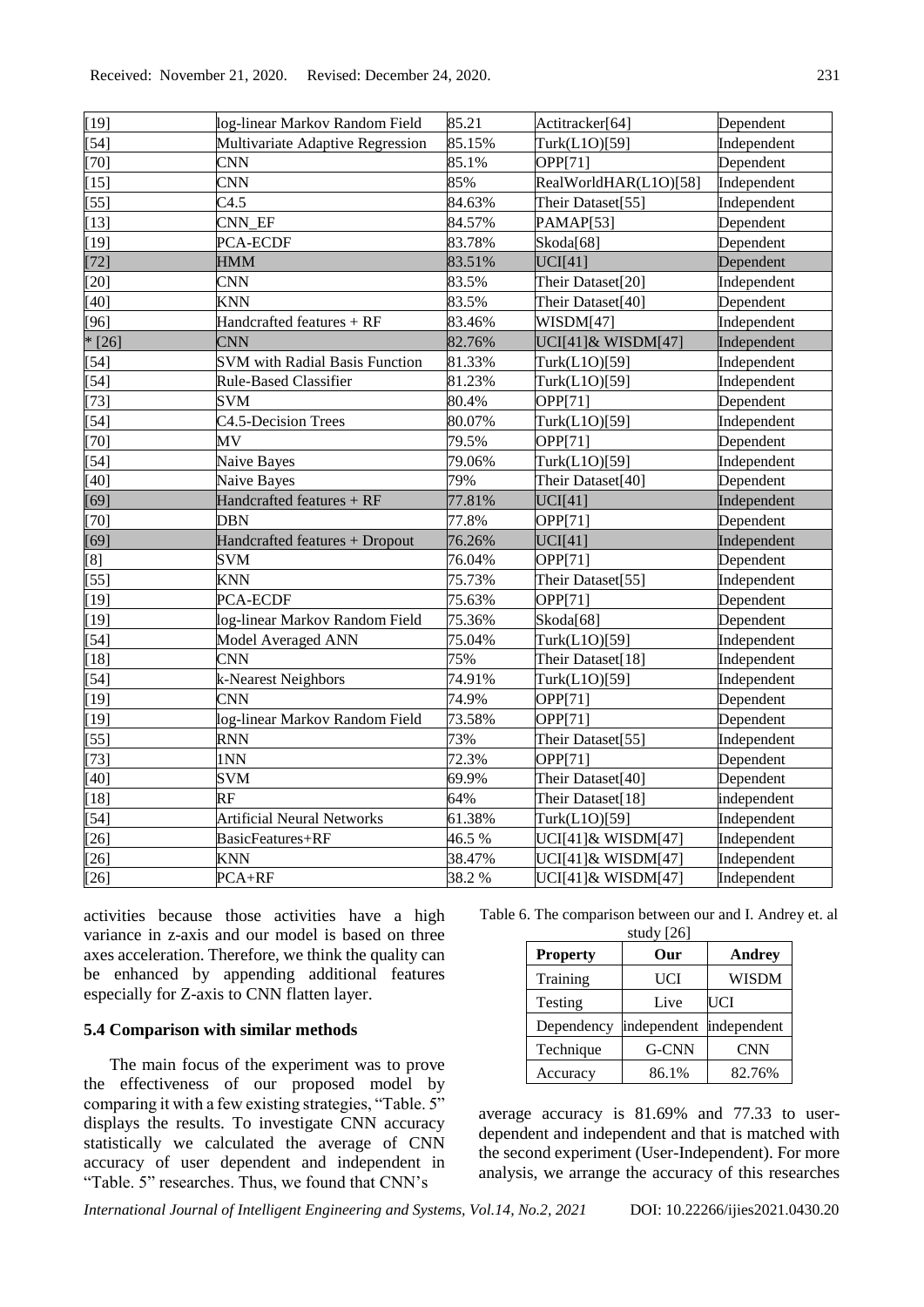in descending order and found that our proposed model is the second one. Because of C. Ronao et. al [13] (market by star in "Table. 5") trained CNN on a larger dataset, their CNN accuracy is the highest. There is a similarity between our study and other researches for example the study of I. Andrey et. al [26] (market by star in "Table. 5"). Table. 6" shows the comparison between our study and Andrey et. al study. However our proposed model obtained higher accuracy than Andrey et. al.

# **6. Conclusion**

Identifying people's activities is a huge challenge. Therefore, we focused on improving deep learning performance to be more powerful for classifying human activity data in real time. A genetic algorithm was used for optimizing CNN and RNN hyperparameters. As well as some handcrafted features were combined with features, that were extracted automatically by deep learning technique. The proposed model was evaluated by using two datasets: public dataset (UCI) and real dataset. We trained and tested the proposed model by using UCI and real dataset respectively. We developed IoT system to collect live dataset for evaluating the proposed method in user independent dataset. Our experiments have shown that the accuracy is enhanced for both user-dependent and independent with percentage 93.8% and 86.1% respectively. Future research should be devoted to the development of HAR-IoT system to identify the humans 'activities in real-time. Besides, we are going to solve to enhance the proposed classification method by appending Z-axis features on CNN flatten layer for solving the problem activities of upstairs and downstairs confusion.

# **References**

- [1] R. Salakhutdinov, "Learning deep generative models", *Annual Review of Statistics and Its Application*, Vol. 2, No. 1, pp.361–385, 2015.
- [2] G. Hinton, "A practical guide to training restricted Boltzmann machines", *In Neural Networks: Tricks of the Trade, Springer*, pp. 599–619, 2012.
- [3] V. Bianchi, M. Bassoli, G. Lombardo, P. Fornacciari, M. Mordonini and I. De Munari, "IoT Wearable Sensor and Deep Learning: An Integrated Approach for Personalized Human Activity Recognition in a Smart Home Environment", *IEEE Internet of Things Journal*, Vol. 6, No. 5, pp. 8553-8562, 2019.
- [4] J. Lee and J. Kim, "Energy-Efficient Real-Time Human Activity Recognition on Smart Mobile

Devices", *Advanced Technologies for Mobile IoT and Cyber-Physical Systems*, 2016.

- [5] T. Yu and H. Zhu, "Hyper-Parameter Optimization: A Review of Algorithms and Applications", *ArXiv*, 2020.
- [6] J. Bergstra, R. Bardenet, Y. Bengio, and B. Kégl, "Algorithms for hyper-parameter optimization", In: *Proc. of the International Conf. on Neural Information Processing Systems*, NY, USA, pp. 2546–2554, 2011.
- [7] M. Mitchell, "An Introduction to Genetic Algorithms", *Cambridge, MA: MIT Press*, ISBN 9780585030944, 1996.
- [8] J. Davila, A. Cretu, and M. Zaremba, "Wearable Sensor Data Classification for Human Activity Recognition Based on an Iterative Learning Framework", *Sensors*, Vol. 17, No. 6, pp. 1287, 2017.
- [9] Consortium Publications. Available online: http://www.opportunity-project.eu / publications (accessed on 1 June 2017).
- [10] M. Saeed, J. Pietilä, and I. Korhonen, "An Activity Recognition Framework Deploying the Random Forest Classifier and A Single Optical Heart Rate Monitoring and Triaxial Accelerometer Wrist-Band", *Sensors (Basel, Switzerland),* Vol. 18, No. 2, 2018.
- [11] S. Slim, A. Atia, and M. M. Mostafa, "An Experimental Comparison between Seven Classification Algorithms for Activity Recognition", In: *Proc. of the 1st International Conf. of Springer on Advanced Intelligent System and Informatics*, Beni Suef, Egypt, pp. 37-46, 2015.
- [12] A. Murad and J. Pyun, "Deep Recurrent Neural Networks for Human Activity Recognition", *Sensors*, Vol. 17, No. 11, 2017.
- [13] C. Ronao and S. Cho, "Human activity recognition with smartphone sensors using deep learning neural networks", *Expert Systems with Applications*, Vol. 59, pp. 235-244, 2016.
- [14] Y. Chen and Y. Xue, "A Deep Learning Approach to Human Activity Recognition Based on Single Accelerometer", In: *Proc. of IEEE International Conf. on Systems, Man, and Cybernetics, SMC*, pp. 1488–1492, 2015.
- [15] B. Almaslukh, AM. Artoli, and J. Al-Muhtadi, "A Robust Deep Learning Approach for Position-Independent SmartphoneBased Human Activity Recognition", *Sensors*, Vol. 18, No. 11, pp.3726, 2018.
- [16] P. Kasnesis, C. Patrikakis and I. Venieris, "PerceptionNet: A Deep Convolutional Neural Network for Late Sensor Fusion", In: *Proc. of*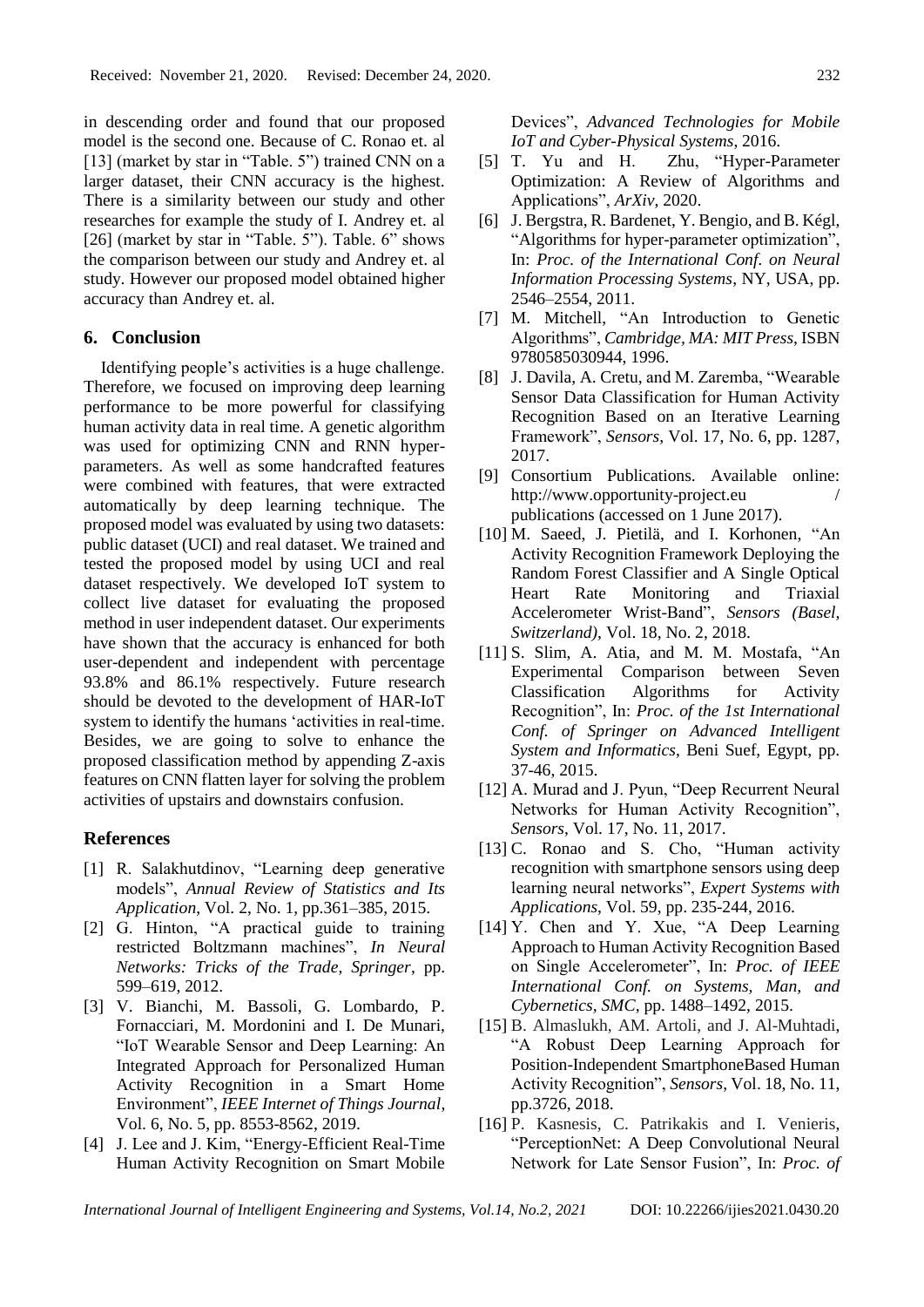*SAI Intelligent Systems Conf.*, Springer, Cham, pp. 101–19, 2018.

- [17] X. Han, J. Ye, J. Luo and H. Zhou, "The Effect of Axis-Wise Triaxial Acceleration Data Fusion in CNN-Based Human Activity Recognition", In: *Proc. of IEICE Transactions Conf. on Information and Systems*, Vol. E103.D, No. 4, pp. 813–24, 2020.
- [18] M. Sebastian, S. Philip, R. Attila, H. Michael, S. Rainer, and D. Robert, "CNN-based sensor fusion techniques for multimodal human activity recognition", In: *Proc. of ACM International Symposium Conf. on Wearable Computers*, pp. 158-165, 2017.
- [19] M. Zeng, L. Nguyen, B. Yu, O. Mengshoel, Zhu J, P. Wu, and J. Zhang, "Convolutional Neural Networks for human activity recognition using mobile sensors", In: *Proc. of IEEE International Conf. on Mobile Computing, Applications and Services*, pp. 197-205, 2014.
- [20] S. Matsui, N. Inoue, Y. Akagi, G. Nagino, and K. Shinoda, "User adaptation of convolutional neural network for human activity recognition", In: *Proc. of European Signal Processing Conf. (EUSIPCO), IEEE, Kos*, pp. 753-757, 2017.
- [21] T. Hayashi, M. Nishida, N. Kitaoka, T. Toda, and K. Takeda, "Daily Activity Recognition with Large-Scaled Real Life Recording Datasets Based on Deep Neural Network Using Multi-Modal Signals", *IEICE Transactions on Fundamentals of Electronics, Communications and Computer Sciences*, Vol. 101, No. 1, pp. 199-210, 2018.
- [22] S. Sarbagya, Z. Chaoyang, and Z. Zhaoxian, "Comparative Study of Machine Learning and Deep Learning Architecture for Human Activity Recognition Using Accelerometer Data", *International Journal of Machine Learning and Computing*, Vol. 8, No. 6, pp. 577-582, 2018.
- [23] T. Zebin, P. J. Scully, and K. B. Ozanyan, "Human activity recognition with inertial sensors using a deep learning approach", In: *Proc. of IEEE Conf. on Sensors*, Orlando, FL, pp. 1-3, 2016.
- [24] S. Slim, A. Atia, M. Elfattah, and M. M. Mostafa, "Survey on Human Activity Recognition based on Acceleration Data", *International Journal of Advanced Computer Science and Applications (IJACSA)*, Vol. 10, No. 3, 2019.
- [25] L. Zhang, X. Wu, and D. Luo, "Real-time activity recognition on smartphones using deep neural networks", In: *Proc. of 2015 IEEE 12th Intl Conf. on Ubiquitous Intelligence and Computing and 2015 IEEE 12th Intl Conf. on Autonomic and Trusted Computing and 2015*

*IEEE 15th Intl Conf. on Scalable Computing and Communications and Its Associated Workshops (UIC-ATC-ScalCom)*, pp. 1236-1242, 2015.

- [26] Andrey, "Real-time human activity recognition from accelerometer data using Convolutional Neural Networks", *Applied Soft Computing*, Vol. 62, pp. 915-922, 2018.
- [27] R. Yamashita, M. Nishio, R. Do, and K. Togashi, "Convolutional neural networks: an overview and application in radiology", *Insights Imaging,*  Vol. 9, No. 4, pp. 611–629, 2018.
- [28] C. Ronao and S. Cho, "Evaluation of Deep Convolutional Neural Network Architectures for Human Activity Recognition with Smartphone Sensors", *Yonsei University*, pp. 858-860, 2015.
- [29] S. Young, D. Rose, T. Karnowski, S. Lim, and R. Patton, "Optimizing deep learning hyperparameters through an evolutionary algorithm", In: *Proc. of the Workshop Conf. on Machine Learning in High-Performance Computing Environments,* pp. 1-5, 2015.
- [30] E. Cantú-Paz and C. Kamath, "An empirical comparison of combinations of evolutionary algorithms and neural networks for classification problems", *IEEE Transactions on Systems, Man, and Cybernetics, Part B (Cybernetics)*, Vol. 35, No. 5, pp. 915–927, 2005.
- [31] A. Fiszelew, P. Britos, A. Ochoa, H. Merlino, E. Fernández, and R. García-Martínez, "Finding optimal neural network architecture using genetic algorithms", *Advances in Computer Science and Engineering Research in Computing Science*, Vol. 27, pp. 15–24, 2007.
- [32] B. Qolomany, M. Maabreh, A. Al-Fuqaha, A. Gupta, and D. Benhaddou, "Parameters optimization of deep learning models using Particle swarm optimization", In: *Proc. of International Wireless Communications and Mobile Computing Conf. (IWCMC), IEEE,* Valencia, pp. 1285-1290, 2017.
- [33] H. Aghdam and E. Heravi, "Guide to convolutional neural networks: a practical application to traffic-sign detection and classification", *New York, NY: Springer*, Vol. 10, pp. 978-973, 2017.
- [34] S. Hochreiter and J. Schmidhuber, "Long shortterm memory", *Neural Computation*, Vol. 9, No. 8, pp. 1735–1780, 1997.
- [35] C. Rodriguez, D. Castr, W. Coral, J. Cabra, N. Velasquez, J. Colorado, D. Mendez, and L. Trujillo, "IoT system for Human Activity Recognition using BioHarness 3 and Smartphone", In: *Proc. of International Conf. on Future Networks and Distributed Systems*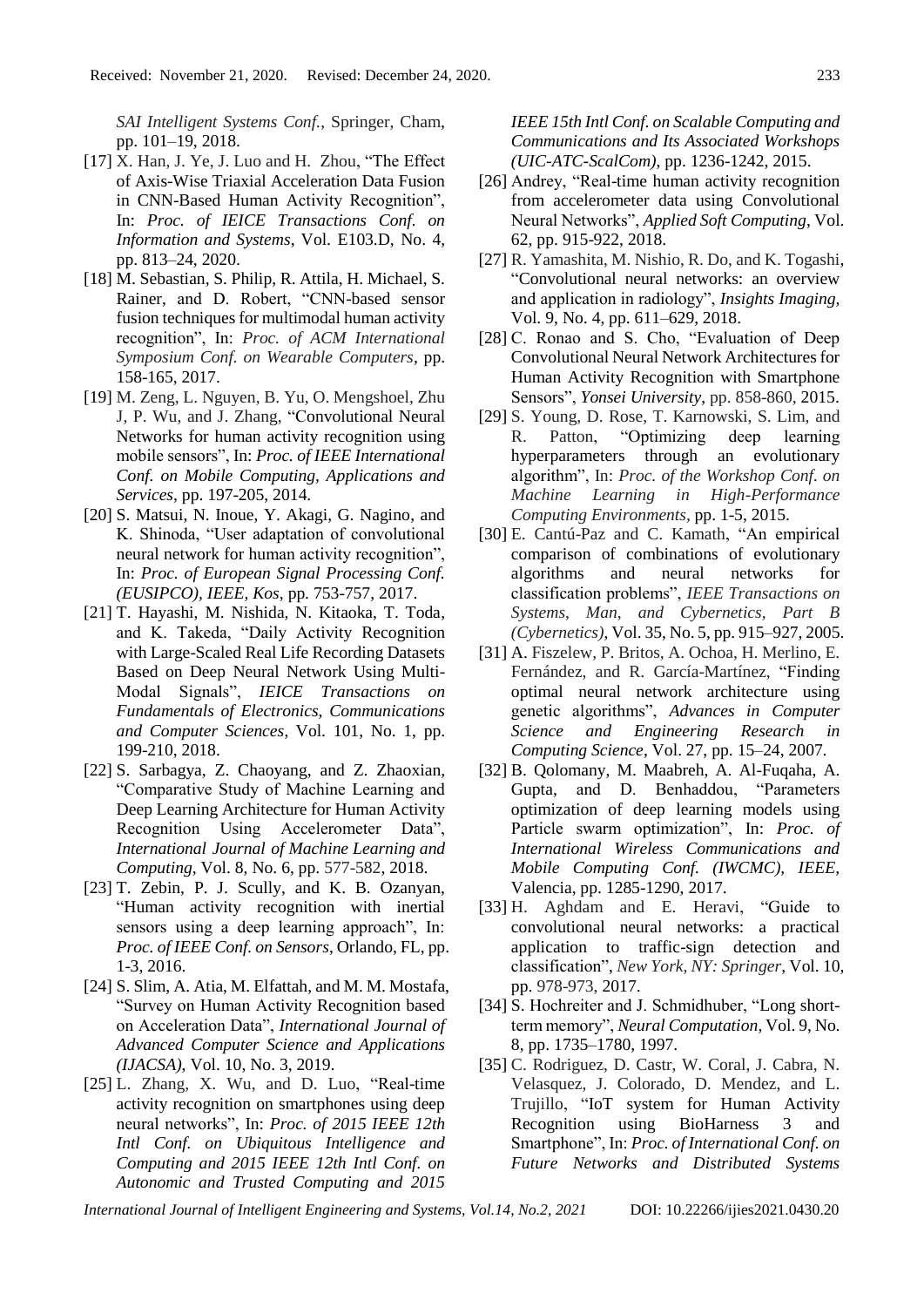*(ICFNDS),* Cambridge, United Kingdom, pp. 40-62, 2017.

- [36] A. Subasi, M. Radhwan, R. Kurdi, and K. Khateeb, "IoT based mobile healthcare system for human activity recognition", In: *Proc of Learning and Technology Conf*., Jeddah, pp. 29- 34, 2018.
- [37] Source Code Available on: https://github.com/SalwaOsama/Genetic-With-DeepLearning.
- [38] A. Khan, N. Hammerla, S. Mellor, and T. Plötz, "Optimising Sampling Rates for Accelerometer-Based Human Activity Recognition", *Pattern Recognition Letters, Elsevier BV*, Vol. 73, pp. 33–40, 2016.
- [39] R. Patton, B. Beckerman, and T. Potok, "Analysis and Classification of Mammography Reports Using Maximum Variation Sampling", In *Genetic and Evolutionary Computation: Medical Applications*, pp. 112–131, 2010.
- [40] L. Nhac, T. Nguyen, T. Ngo, T. Nguyen, and H. Nguyen, "Mobile Online Activity Recognition System Based on Smartphone Sensors", In: *Proc. Of International Conf. on Advances in Information and Communication Technology*, pp. 357-366, 2017.
- [41] D. Anguita, A. Ghio, L. Oneto, X. Parra, and J. Reyes-Ortiz, "A Public Domain Dataset for Human Activity Recognition Using Smartphones", In: *Esann*. Bruges, Belgium, Vol. 3, pp. 24-26, 2013.
- [42] Jebari and M. Madiafi, "Selection Methods for Genetic Algorithms", *International Journal of Emerging Science*, Vol. 3, No. 4, pp. 333-344, 2013.
- [43] H. Nweke, Y. Teh, M. Al-Garadi, and U. Alo, "Deep learning algorithms for human activity recognition using mobile and wearable sensor networks: State of the art and research challenges", *Expert Systems with Applications*, Vol. 105, pp. 233–261, 2018.
- [44] Z. Yuri, F. Elena, and C. Dmitry, "Two-step classification method based on genetic algorithm for bankruptcy forecasting", *Expert Systems with Applications*, Vol. 88, pp. 393-401, 2017.
- [45] P. Oliveto, J. He, and X. Yao, "Time complexity of evolutionary algorithms for combinatorial optimization: A decade of results", *International Journal of Automation and Computing*, Vol. 4, No. 3, pp. 281-293, 2007.
- [46] H. Kaiming and S. Jian, "Convolutional Neural Networks at Constrained Time Cost", In: *Proc. of the IEEE Conf. on Computer Vision and Pattern Recognition*, pp. 5353-5360, 2014.
- [47] R. Kwapisz, G. Weiss, and S. Moore, "Activity Recognition using Cell Phone Accelerometers", In: *Proc. of the Fourth International Workshop on Knowledge Discovery from Sensor Data*, Washington DC, Vol. 12, No. 2, 2010.
- [48] S. Slim, https://iot-solution-tutorial-wiseserval.eugb.mybluemix.net/,(accessed on Jan 2020).
- [49] B. Baker, O. Gupta, N. Naik, and R. Raskar, "Designing neural network architectures using reinforcement learning", *arXiv preprint arXiv:1611.02167*, 2016.
- [50] G. Montavon, M. Braun, and K. Müller, "Kernel Analysis of Deep Networks", *Journal of Machine Learning Research (JMLR),* Vol. 12, No. 9, 2011.
- [51] N. Hammerla, S. Halloran, and T. Plötz, "Deep, Convolutional, and Recurrent Models for Human Activity Recognition Using Wearables", *arXiv preprint arXiv:1604.08880*, 2016.
- [52] O. Banos, J. Galvez, M. Damas, H. Pomares, and I. Rojas, "Window Size Impact in Human Activity Recognition", *Sensors Basel*, Switzerland, Vol. 14, No. 4, pp. 6474-6499, 2014.
- [53] Reiss and D. Stricker, "Introducing a new benchmarked dataset for activity monitoring", In: *Proc. of IEEE 16th Int. Symposium on Wearable Computers*, pp. 108–109, 2012.
- [54] H. Ponce, L. Miralles-Pechuán, and M. Martínez-Villaseñor, "A Flexible Approach for Human Activity Recognition Using Artificial Hydrocarbon Networks", *Sensors*, Vol. 16, No. 11, p. 1715, 2016.
- [55] Bai, C. Yeung, C. Efstratiou, and M. Chikomo, "Motion2Vector: unsupervised learning in human activity recognition using wrist-sensing data", In: *Proc. of the 2019 ACM International Joint Conf. on Pervasive and Ubiquitous Computing and Proceedings of the 2019 ACM International Symposium on Wearable Computers,* pp. 537-542, 2019.
- [56] Y. Liang, X. Zhou, Z. Yu, and B. Guo, "Energy-Efficient Motion Related Activity Recognition on Mobile Devices for Pervasive Healthcare", *Mobile Networks and Applications*, Vol. 19, No. 3, pp. 303-317, 2014.
- [57] J. Lee and J. Kim, "Energy-Efficient Real-Time Human Activity Recognition on Smart Mobile Devices", *Mobile Information Systems*, 2016.
- [58] T. Sztyler and H. Stuckenschmidt, "On-body localization of wearable devices: An investigation of position-aware activity recognition", In: *Proc. of the 2016 IEEE International Conf. on Pervasive Computing*